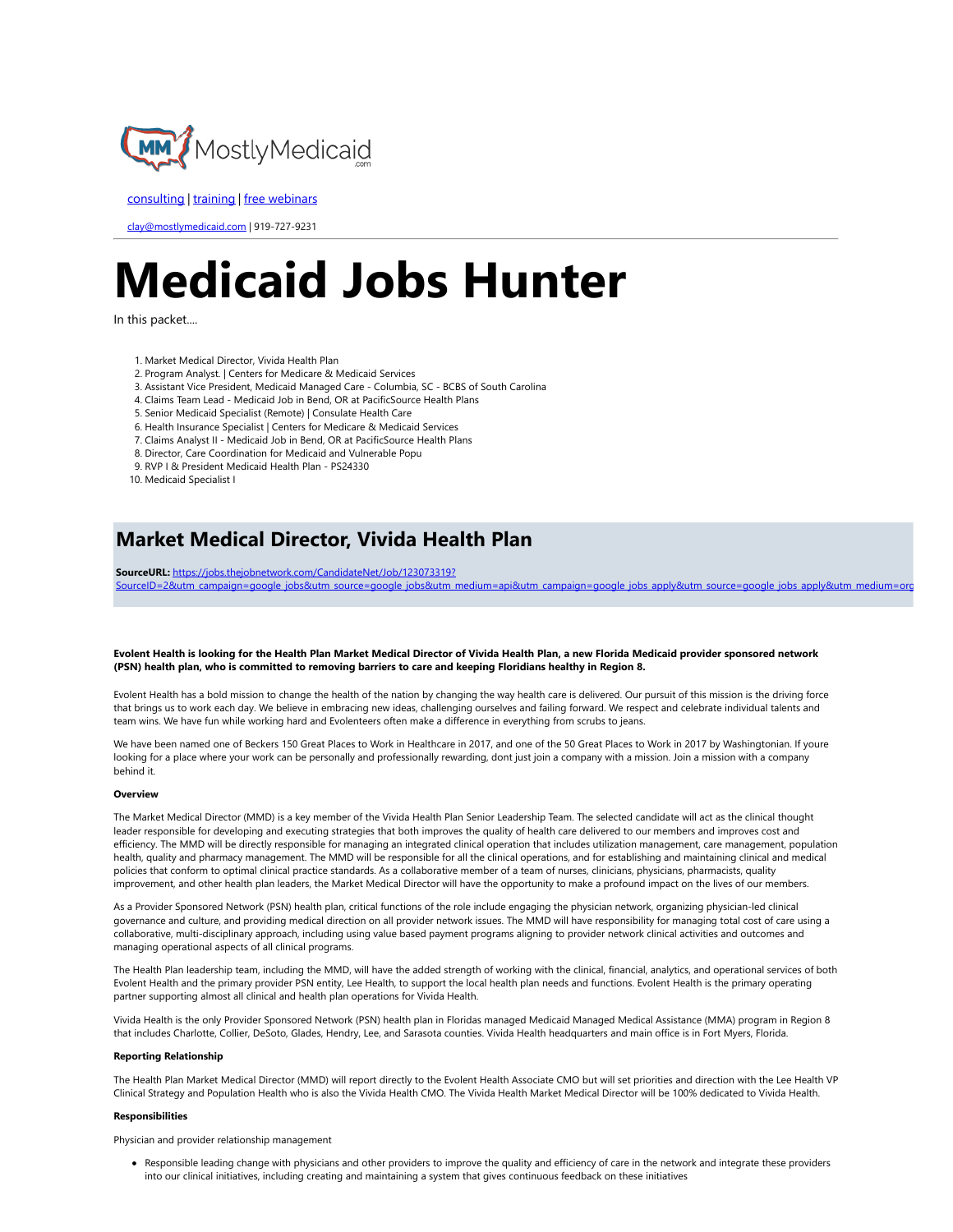- Visits network facilities on a regular basis, identifies key issues facing leaders and works collaboratively with leadership to accomplish mutually agreed upon goals
- Participates in the development of physician incentives, value based contracting arrangements, pay for performance and targeted network improvement programs
- Partners with Evolent Health analytics to provide meaningful and actionable information to physicians
- Lead and support activities related to communications, physician/provider engagement, and programming including outward facing membership growth and organizational visibility and success

Population Health collaborative care management leadership

- Provides clinical leadership and development for population health programs or functional areas within Medical Management
- Serves as a lead physician on the medical management team working closely with clinical and market leadership, in addition to providing direction for program development of the Medicaid line of business (LOB)
- Serves as the chairperson for the Physician Advisory Committee (PAC) and other physician-led committees
- Assists in assuring appropriate health care delivery for the assigned membership and managing the medical costs associated with the assigned population
- Promotion of managed care systems using evidence-based medicine to educate and facilitate best practices with care management staff and medical physicians/providers
- Participates in Physician/Practice Meetings

# Utilization Management

- Responsible for executing and maintaining Evolent Healths benchmarked Utilization/Cost Management Program and relevant Clinical Quality Improvement Programs
- Participates as needed as part of Evolent Healths national UM Medical Director team to assure quality of care in all aspects of medical utilization and to assure that utilization is appropriate to meet the needs of the members and falls within recognized standards of efficiency
- Participate in the Appeals and Grievance process, as necessary, to assure timely and accurate responses to members
- Supports and leads, as needed, operational performance to develop and implement the health plans clinical guidelines and protocols that can be utilized through the quality improvement, utilization management, and case management processes to positively impact the delivery of care.
- Collaborates as needed with risk management, claim adjudication, pharmacy utilization management, catastrophic case review, outreach programs, HEDIS reporting, site visit review coordination, triage, provider orientation, and others

Quality of care and service delivery

- Provides guidance and interpretation on issues of medical appropriateness, benefit application as appropriate, level of care necessary to include out-ofnetwork care
- Evaluates and ensures systems and processes to assist physicians/providers with adherence to evidence based protocols
- Assures compliance related to Federal (e.g., CMS), State (e.g., Insurance commission) and local rules and regulations
- Works closely with community provider leaders to ensure accurate understanding of the Companys mission and goals and quick response to any provider issues and questions regarding Company performance and progress
- Identifies and implements other strategies that insure quality care, access to care, and the financial success of the Company

# Qualifications

Required:

- Graduate of an accredited medical school. M.D. or D.O.
- Active physician license without any restrictions
- 3-5 years of clinical practice in a primary care setting preferred and progressively responsible medical administrative experience
- Board certification in ABMS recognized specialty
- 3-5 years of managed care or population health experience

# Preferred:

- Proven ability in medical leadership position possessing clinical credibility with peers and the ability to be a team player and team builder
- MBA or a Master's Degree in healthcare or other related fields of study
- Experience with population health management strategies and implementation
- Excellent interpersonal, verbal, and written communication skills
- Ability to navigate in a corporate matrix environment

# Evolent Health is an Equal Opportunity/Affirmative Action Employer

Location/Region: Alturas, FL

# Program Analyst. | Centers for Medicare & Medicaid Services

SourceURL: [https://www.linkedin.com/jobs/view/program-analyst-at-centers-for-medicare-medicaid-services-1397323770/?](https://www.linkedin.com/jobs/view/program-analyst-at-centers-for-medicare-medicaid-services-1397323770/%3Futm_campaign%3Dgoogle_jobs_apply%26utm_source%3Dgoogle_jobs_apply%26utm_medium%3Dorganic) utm\_campaign=google\_jobs\_apply&utm\_source=google\_jobs\_apply&utm\_medium=organic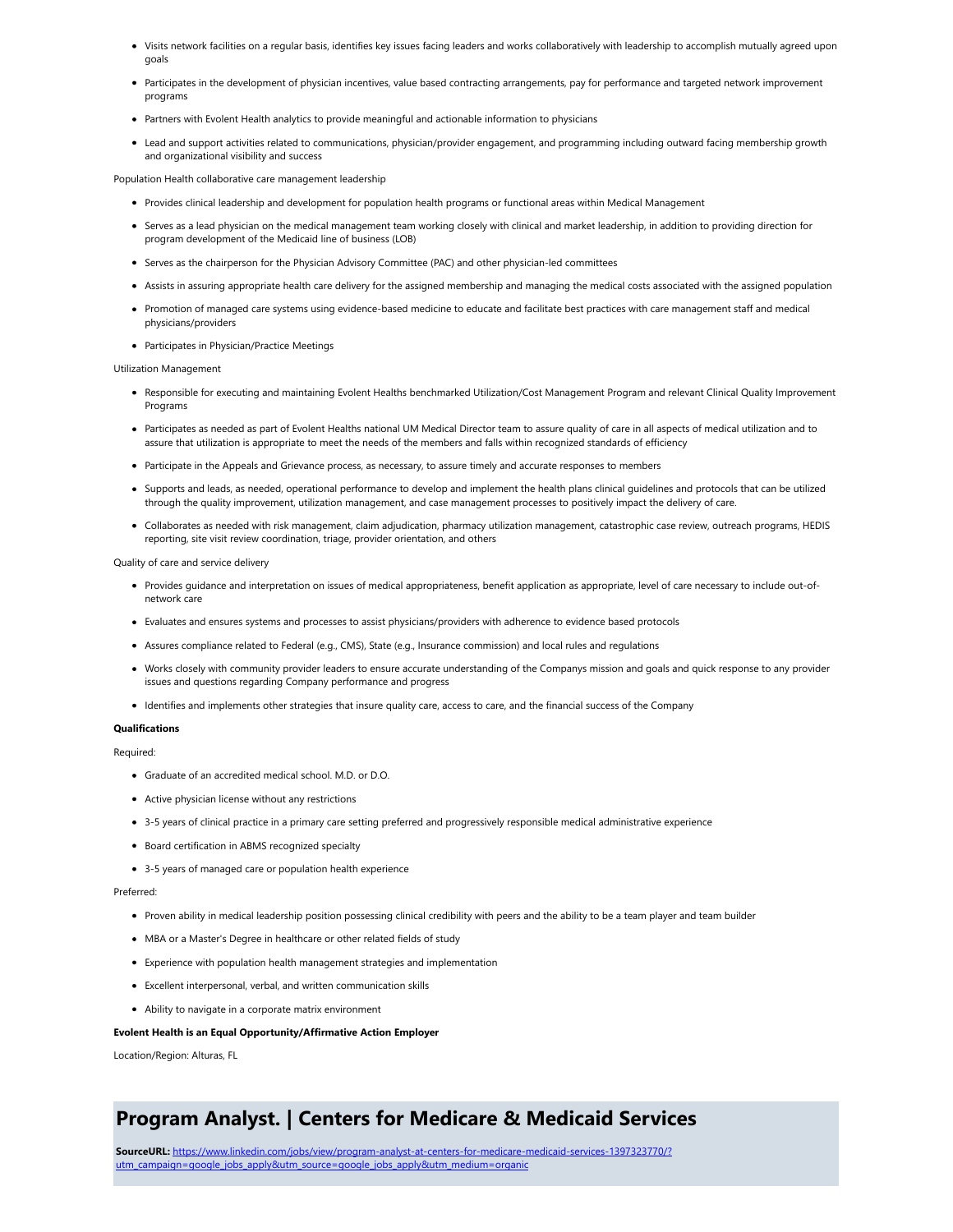# Summary

This position is located in the Department of Health & Human Services, Centers for Medicare & Medicaid Services, Center for Consumer Information and Insurance Oversight, Marketplace Eligibility and Enrollment Group, Div. of Enrollment Policy and Operations.

As a Program Analyst, GS-0343-12, you will conduct policy analysis and program operations related to the provisions of the Affordable Care Act (ACA) which pertain to enrollment for health care coverage through the Marketplaces.

# Responsibilities

- Analyze and evaluate routine program efficiency and effectiveness of a health care or related regulatory program.
- Use qualitative and quantitative methods to assess progress towards program goals and objectives.
- Provide technical and policy assistance to health insurance companies, to facilitate the operational needs of the Marketplace.
- Write and review documents related to program functionality; reviews contents for accuracy, content, and appropriateness.
- Prepare reports and briefs results and recommendations to program or higher-level management.
- Travel Required
- 

 $\bullet$ Occasional travel - You may be expected to travel up to 10% for this position.

- 
- Supervisory status
- $\bullet$  No
- 
- Promotion Potential
- 
- 12
- Job family (Series)

Similar jobs

• Requirements

# Conditions of Employment

- You must be a U.S. Citizen or National to apply for this position.
- You will be subject to a background and suitability investigation.
- Time-in-Grade restrictions apply.
- **Qualifications**
- 
- ALL QUALIFICATION REQUIREMENTS MUST BE MET WITHIN 30 DAYS OF THE CLOSING DATE OF THIS ANNOUNCEMENT.
- In order to qualify for the GS-12, you must meet the following: You must demonstrate in your resume at least one year (52 weeks) of qualifying specialized experience equivalent to the GS-11 grade level in the Federal government, obtained in either the private or public sector, to include: 1) Developing health insurance or health care policy; 2) Advising on ACA-related program and operational activities; and 3) Analyzing established processes and procedures to identify issues and propose possible course of actions.
- . Substitution of Education for Experience: There is no substitution of education to meet the specialized experience requirement at the GS-12 grade level.
- 
- Combination of Experience and Education: There is no combination of experience and education to meet the specialized experience requirement at the GS-12 grade level.
- 
- Experience refers to paid and unpaid experience, including volunteer work done through National Service programs (e.g., Peace Corps, AmeriCorps) and other organizations (e.g., professional; philanthropic; religious; spiritual; community, student, social). Volunteer work helps build critical competencies, knowledge, and skills and can provide valuable training and experience that translates directly to paid employment. You will receive credit for all qualifying experience, including volunteer experience.
- 
- Time-in-Grade: To be eligible, current or former Federal employees and current or former Federal employees applying under the VEOA eligibility who hold or have held a permanent General Schedule position in the previous year must have served at least 52 weeks (one year) at the next lower grade level from the position/grade level(s) to which they are applying.

#### Click The Following Link To View The Occupational Questionnaire

- 
- **•** Education
- Additional information
- 
- **Bargaining Unit Position: Yes**
- **Tour of Duty: Flexible**
- **Recruitment/Relocation Incentive: Not Authorized**
- **Financial Disclosure: Not Required**
- 
- CMS employees currently participating in 100% Full-Time Telework Program may be eligible to remain in the program. If an employee in this program is selected, the pay will be set in accordance with the locality pay for the applicable duty station. The listed salary range reflects the locality pay assigned to the duty location(s) listed in the vacancy announcement. For more information about pay based on locality, please visit the
- The Interagency Career Transition Assistance Plan (ICTAP) and Career Transition Assistance Plan (CTAP) provide eligible displaced federal employees with selection priority over other candidates for competitive service vacancies. To be qualified you must submit the required documentation and be rated well-qualified for this vacancy.
- 

# Additional Forms REQUIRED Prior To Appointment

- o Optional Form 306, Declaration of Federal Employment and the Background/Suitability Investigation A background and suitability investigation will be required for all selectees. Appointment will be subject to the successful completion of the investigation and favorable adjudication. Failure to successfully meet these requirements may be grounds for appropriate personnel action. In addition, if hired, a reinvestigation or supplemental investigation may be required at a later time. If selected, the Optional Form 306 will be required prior to final job offer.
- o Form I-9, Employment Verification and the Electronic Eligibility Verification Program CMS participates in the Electronic Employment Eligibility Verification Program (E-Verify). E-Verify helps employers determine employment eligibility of new hires and the validity of their Social Security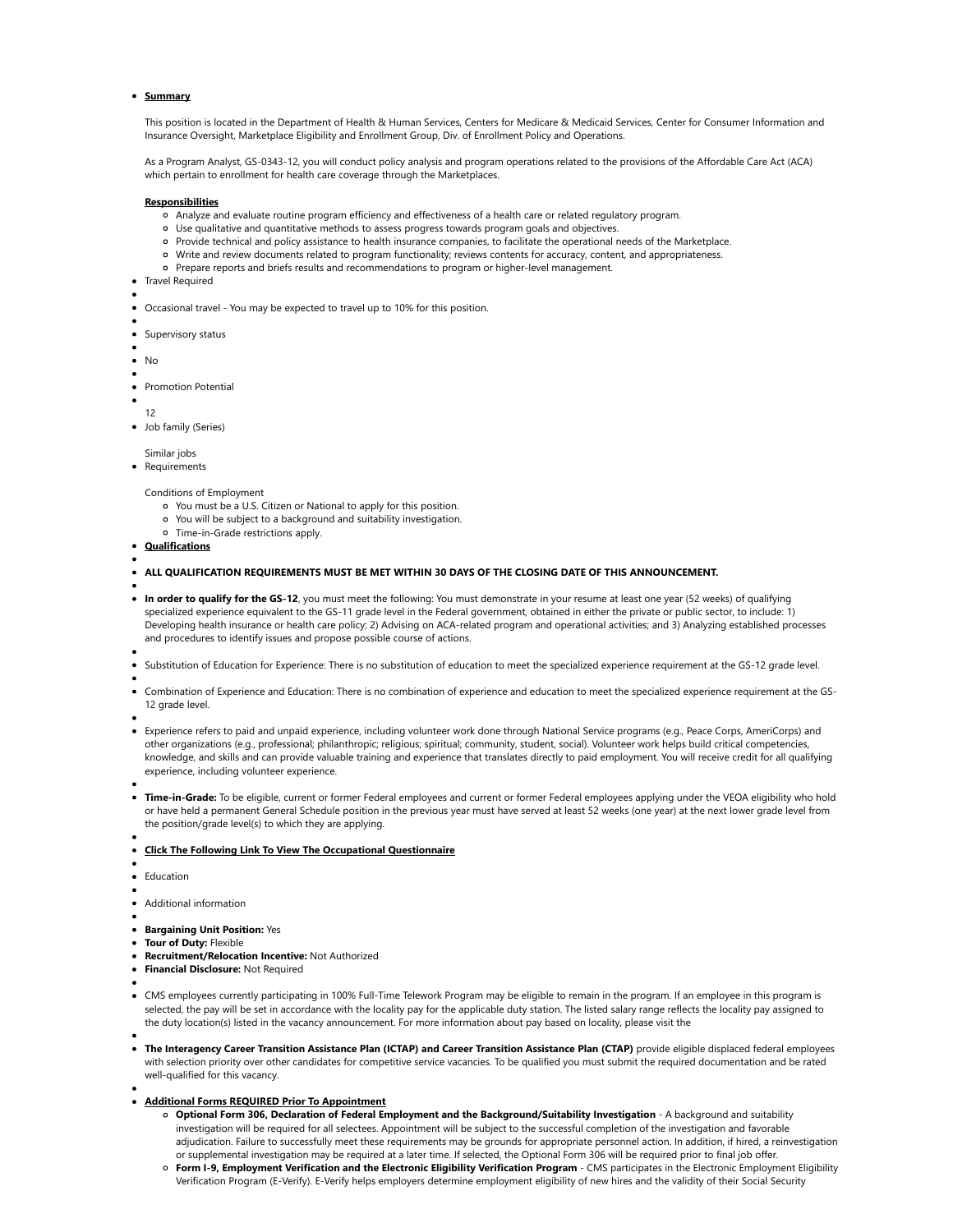numbers. If selected, the Form I-9 will be required at the time of in-processing.

o Standard Form 61, Appointment Affidavits - If selected, the Standard Form 61 will be required at the time of in-processing.

- Additional selections may be made from this announcement for similar positions within CMS in the same geographical location. For Central Office vacancies, the "same geographical location" includes Baltimore, Maryland; Bethesda, Maryland; and Washington, D.C.
	-
- If you are unable to apply online or need to fax a document you do not have in electronic form, view the following link for information regarding an
- 
- 
- How You Will Be Evaluated
- You will be evaluated for this job based on how well you meet the qualifications above.
- 
- Once the announcement has closed, your online application, resume, transcripts and CMS required documents will be used to determine if you meet eligibility and qualification requirements listed on this announcement. If you are found to be among the top qualified candidates, you will be referred to the selecting official for employment consideration. Please follow all instructions carefully. Errors or omissions may affect your rating.
- - Your qualifications will be evaluated on the following competencies (knowledge, skills, abilities and other characteristics):
		- Oral Communication
		- o Project Management
		- Technical Competence
		- Writing
- Background checks and security clearance
- Security clearance
- 
- Drug test required
- 
- $\bullet$  No
- 
- Position sensitivity and risk
- 
- Trust determination process
- Required Documents

#### The Following Documents Are REQUIRED

- . Resume showing relevant experience; cover letter optional. Your resume must indicate your citizenship and if you are registered for Selective Service if you are a male born after 12/31/59. Your resume must also list your work experience and education (if applicable) including the start and end dates (mm/dd/yy) of each employment along with the number of hours worked per week. For work in the Federal service, you must include the series and grade level for the position(s). Your resume will be used to validate your responses to the assessment tool(s). For resume and application tips visit:
- **CMS Required Documents (e.g., SF-50, DD-214, SF-15, etc.).** Required documents may be necessary to be considered for this vacancy announcement.
- College Transcripts. Although this position does not require a degree, you may substitute college credit in whole, or in part, for experience at specified grade levels. You must submit a copy of your transcript at the time of application in order to substitute your education for the required experience. If you do not submit a transcript, your education will not be considered in determining your qualifications for the position. You may submit an unofficial transcript or a list of college courses completed indicating course title, credit hours, and grades received. An official transcript is required if you are selected for the position.

College Transcripts and Foreign Education: Applicants who have completed part or all of their education outside of the U.S. must have their foreign education evaluated by an accredited organization to ensure that the foreign education is comparable to education received in accredited educational institutions in the U.S. For a listing of services that can perform this evaluation, visit the

PLEASE NOTE: A complete application package includes the online application, resume, transcripts (if qualifying through education substitution or a combination of education and experience) and CMS required documents. Please carefully review the full job announcement to include the "Required Documents" and "How to Apply" sections. Failure to submit the online application, resume, transcripts (if applicable) and CMS required documents, will result in you not being considered for employment.

If you are relying on your education to meet qualification requirements:

Education must be accredited by an accrediting institution recognized by the U.S. Department of Education in order for it to be credited towards qualifications. Therefore, provide only the attendance and/or degrees from

Failure to provide all of the required information as stated in this vacancy announcement may result in an ineligible rating or may affect the overall rating. Benefits

A career with the U.S. Government provides employees with a comprehensive benefits package. As a federal employee, you and your family will have access to a range of benefits that are designed to make your federal career very rewarding.

Eligibility for benefits depends on the type of position you hold and whether your position is full-time, part-time, or intermittent. Contact the hiring agency for more information on the specific benefits offered.

How to Apply

Your complete application package, as described in the "Required Documents" section, must be received by 11:59 PM ET on 07/31/2019 to receive consideration.

# IN DESCRIBING YOUR WORK EXPERIENCE AND/OR EDUCATION, PLEASE BE CLEAR AND SPECIFIC REGARDING YOUR EXPERIENCE OR EDUCATION.

# Please Ensure EACH Work History Includes ALL Of The Following Information

We strongly encourage applicants to utilize the USAJOBS resume builder in the creation of resumes.

- Official Position Title (include series and grade if Federal job)
- Duties (be specific in describing your duties)
- Employer's name and address
- Supervisor name and phone number
- Start and end dates including month, day and year (e.g. June 18, 2007 to April 05, 2008)
- Full-time or part-time status (include hours worked per week)
- o Salary
- Determining length of general or specialized experience is dependent on the above information and failure to provide ALL of this information WILL result in a finding of ineligible.
	- o To begin, click Apply to access the online application. You will need to be logged into your USAJOBS account to apply. If you do not have a USAJOBS account, you will need to create one before beginning the application.
	- o Follow the prompts to select your resume and/or other supporting documents to be included with your application package. You will have the opportunity to upload additional documents to include in your application before it is submitted. Your uploaded documents may take several hours to clear the virus scan process.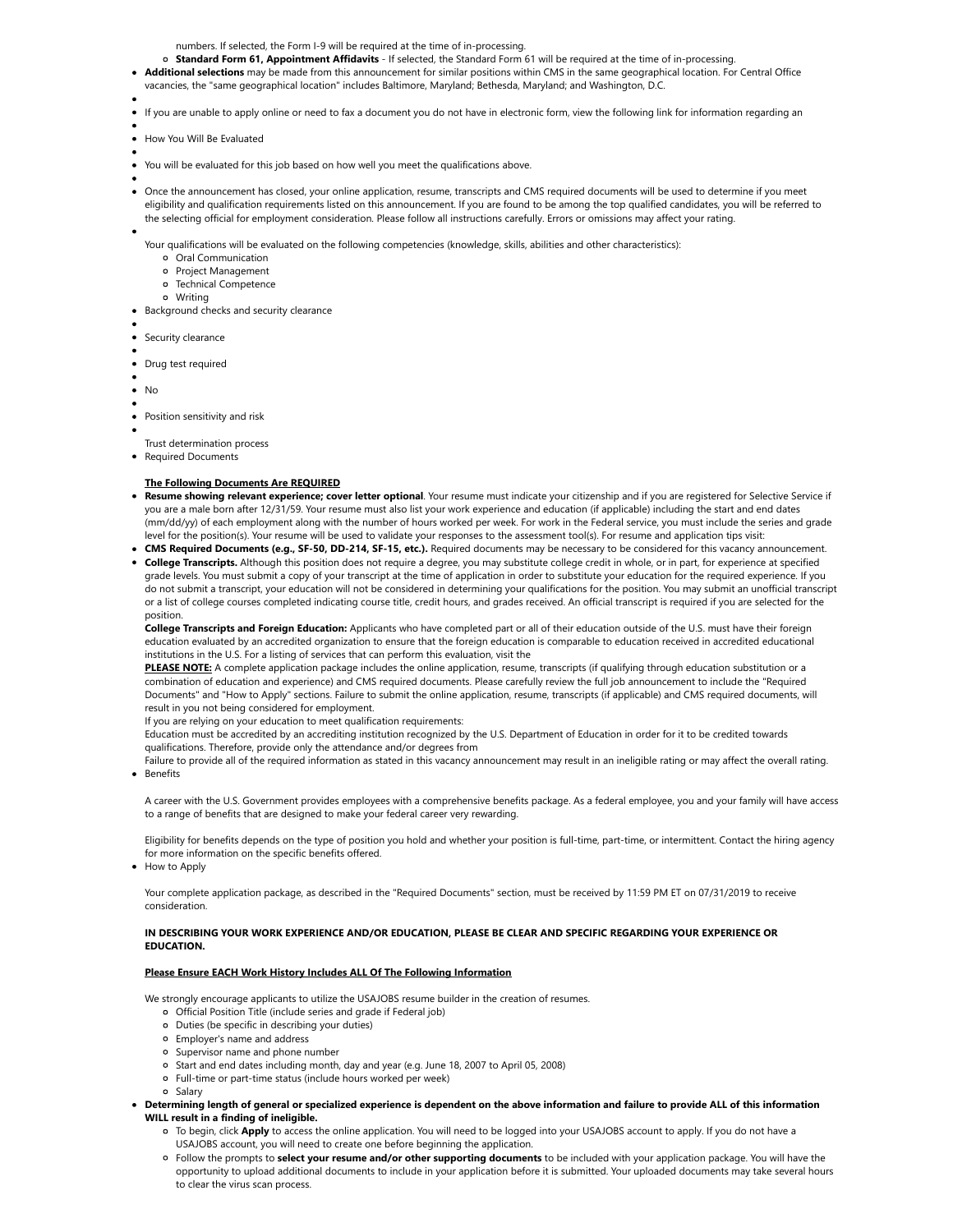- After acknowledging you have reviewed your application package, complete the Include Personal Information section as you deem appropriate and click to continue with the application process.
- You will be taken to the online application which you must complete in order to apply for the position. Complete the online application, verify the required documentation is included with your application package, and submit the application.
- To verify the status of your application, log into your USAJOBS account (
- - This agency provides reasonable accommodation to applicants with disabilities. If you need a reasonable accommodation for any part of the application or hiring process, please send an email to Flora.burgess@cms.hhs.gov. The decision to grant reasonable accommodation will be made on a case-by-case basis.

- Commissioned Corps Officers (including Commissioned Corps applicants that are professionally boarded) who are interested in applying for this position  $\bullet$ must send their professional resume (not PHS Curriculum Vitae) and cover letter to
- 
- Agency contact information
- Flora Burgess
- 
- Phone
- 
- $\bullet$  Email
- Address
- 
- Center for Consumer Information and Insurance Oversight
- 7500 Security Blyd
- Woodlawn, MD 21244
- $\cdot$  US
- 
- **•** Next steps
- Once your online application is submitted, you will receive a confirmation notification by email. Your application will be evaluated to determine your eligibility and qualifications for the position. After the evaluation is complete, you will receive another email notification regarding the status of your application.
	-
	- Within 30 business days of the closing date,07/31/2019, you may check your status online by logging into your USAJOBS account (
	- Fair & Transparent

The Federal hiring process is setup to be fair and transparent. Please read the following guidance.

Equal Employment Opportunity Policy

The United States Government does not discriminate in employment on the basis of race, color, religion, sex (including pregnancy and gender identity), national origin, political affiliation, sexual orientation, marital status, disability, genetic information, age, membership in an employee organization, retaliation, parental status, military service, or other non-merit factor.

#### Reasonable Accommodation Policy

Federal agencies must provide reasonable accommodation to applicants with disabilities where appropriate. Applicants requiring reasonable accommodation for any part of the application process should follow the instructions in the job opportunity announcement. For any part of the remaining hiring process, applicants should contact the hiring agency directly. Determinations on requests for reasonable accommodation will be made on a case-bycase basis.

A reasonable accommodation is any change to a job, the work environment, or the way things are usually done that enables an individual with a disability to apply for a job, perform job duties or receive equal access to job benefits.

Under the Rehabilitation Act of 1973, federal agencies must provide reasonable accommodations when:

- An applicant with a disability needs an accommodation to have an equal opportunity to apply for a job.
- An employee with a disability needs an accommodation to perform the essential job duties or to gain access to the workplace.
- An employee with a disability needs an accommodation to receive equal access to benefits, such as details, training, and office-sponsored events.
- You can request a reasonable accommodation at any time during the application or hiring process or while on the job. Requests are considered on a caseby-case basis.
- 
- Learn more about
	- Legal and regulatory guidance

This job originated on

# Assistant Vice President, Medicaid Managed Care - Columbia, SC - BCBS of South Carolina

SourceURL: [https://www.theladders.com/job/assistant-vice-president-medicaid-managed-care-bluecross-blueshield-of-south-carolina-columbia-sc\\_40181616](https://www.theladders.com/job/assistant-vice-president-medicaid-managed-care-bluecross-blueshield-of-south-carolina-columbia-sc_40181616)

# Summary

Accountable for Medicaid HMO business segment, growth and profitability. Operates as primary coordinator and point of contact for the Medicaid HMO line of business. Responsible for interactions with Department of Health and Human Services and other contractual relationships associated with the Medicaid HMO line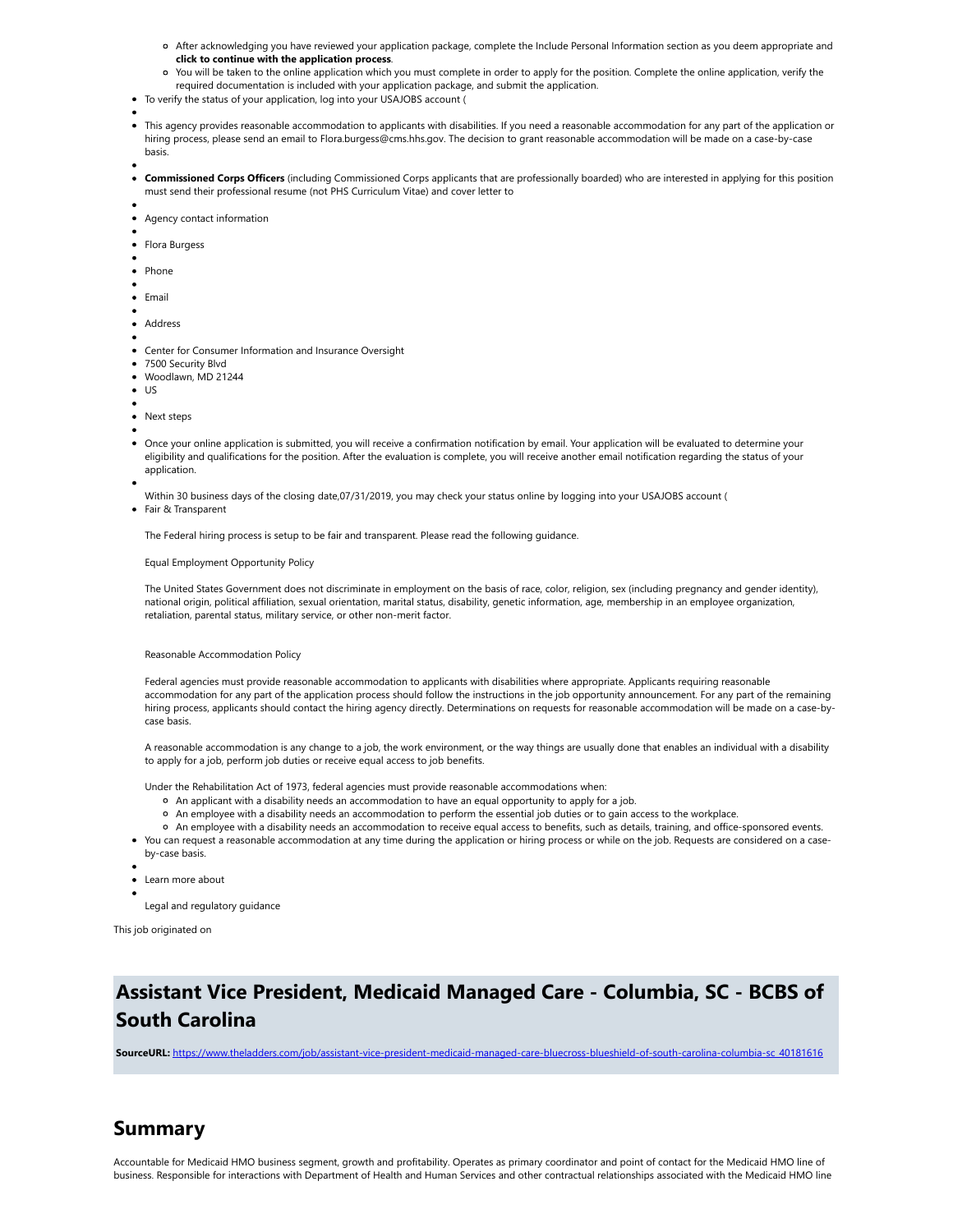# **Description**

•30% Financial responsibility for the line of business, including financial planning, budget control, and profit and revenue forecasting.

•20% Operational oversight of the business including effective and efficient control of all functional operations of the unit, management of all vendor relationships, and ensuring all contractual and corporate standards/requirements are met and all corporate guidelines are followed. Develops and drives strategy, processes and practices for the department in collaboration with management.

•20% Develop, implement, and execute marketing strategies and plans to achieve annual and long-term goals. Initiate, develop, and coordinate effective advertising and promotion programs utilizing all media to publicize products and/or services.

•15% Provider network development and Clinical Program development; assist in the development of programs to grow and maintain the Medicaid provider network.

•15% Develop and manage a productive working relationship with the Department of Health and Human Services.

# Required Education

Bachelor's degree in Business Administration, Finance or other job-related field

#### Required Work Experience

• Ten years of Medicaid or related experience, including seven years management experience.

### Preferred:

Experience leading a Medicaid HMO line of business.

# Required Skills and Abilities

- Excellent communication, decision-making and analytical skills.
- Demonstrated problem-solving skills, understanding of key health care financial and operational metrics.
- Proficiency with spreadsheet and database software applications.
- Ability to operate standard office equipment, such as computer, calculator, copier, fax machine, telephone and other applicable office equipment.

#### Preferred:

- Working knowledge of key health care metrics.
- Knowledge of financial reporting.

We participate in E-Verify and comply with the Pay Transparency Nondiscrimination Provision. We are an Equal Opportunity Employer.

# Equal Employment Opportunity Statement

BlueCross BlueShield of South Carolina and our subsidiary companies maintain a continuing policy of nondiscrimination in employment to promote employment opportunities for persons regardless of age, race, color, national origin, sex, religion, veteran status, disability, weight, sexual orientation, gender identity, genetic information or any other legally protected status. Additionally, as a federal contractor, the company maintains Affirmative Action programs to promote employment opportunities for minorities, females, disabled individuals and veterans. It is our policy to provide equal opportunities in all phases of the employment process and to comply with applicable federal, state and local laws and regulations.

We are committed to working with and providing reasonable accommodations to individuals with physical and mental disabilities.

# Claims Team Lead - Medicaid Job in Bend, OR at PacificSource Health Plans

SourceURL: [https://www.ziprecruiter.com/c/PacificSource-Health-Plans/Job/Claims-Team-Lead-Medicaid/-in-Bend,OR](https://www.ziprecruiter.com/c/PacificSource-Health-Plans/Job/Claims-Team-Lead-Medicaid/-in-Bend%2COR)

# **Overview**

Supervise and provide leadership and guidance to Claims Analysts and support staff regarding company policies, procedures and workflow applicable to Medicaid clients. Manage claims production and quality that meets or exceeds company standards. Resolve claims adjudication issues. Responsible for hiring, training, coaching, counseling, and evaluating team member performance. Demonstrate effective leadership by coaching to improve individual performance, develop teamwork and team support, manage change and encourage innovation, build collaborative relationships, encourage involvement and initiative, and develop increased vision and commitment to goals in others.

# Responsibilities

+ Provide supervision, coaching, training, evaluation and leadership to assigned staff. Assure Medicare claims processing, production and quality meet department and company standards.

+ Evaluate performance of team members. Analyze results of performance reports for each team member to determine training needs related to personal performance and department goals.

+ Oversee and assist team in providing exceptional claims processing service to members, providers, agents, and other insurance companies. Includes accurate interpretation of benefit and policy provisions for Medicaid medical policies.

+ Oversee and assist with review and research of medical claims and determine coverage based on contract, provider status and claims processing guidelines. Investigate and settle claims issues as needed. Relay information for dispute resolution, including research and response for grievances and appeals, to appropriate departments and personnel.

+ Communicate changes in business processes and procedures to ensure team members receive information in a timely manner.

+ Work collaboratively with department Training Coordinator in all aspects of initial and continued education for assigned staff.

+ Oversee and assist with answering inquiries received by mail or e-mail, providing exceptional service. Write original business letters and prepare reports as needed.

+ Serve on various interoffice committees as required or needed. Document and report any pertinent communications back to the team and/or department.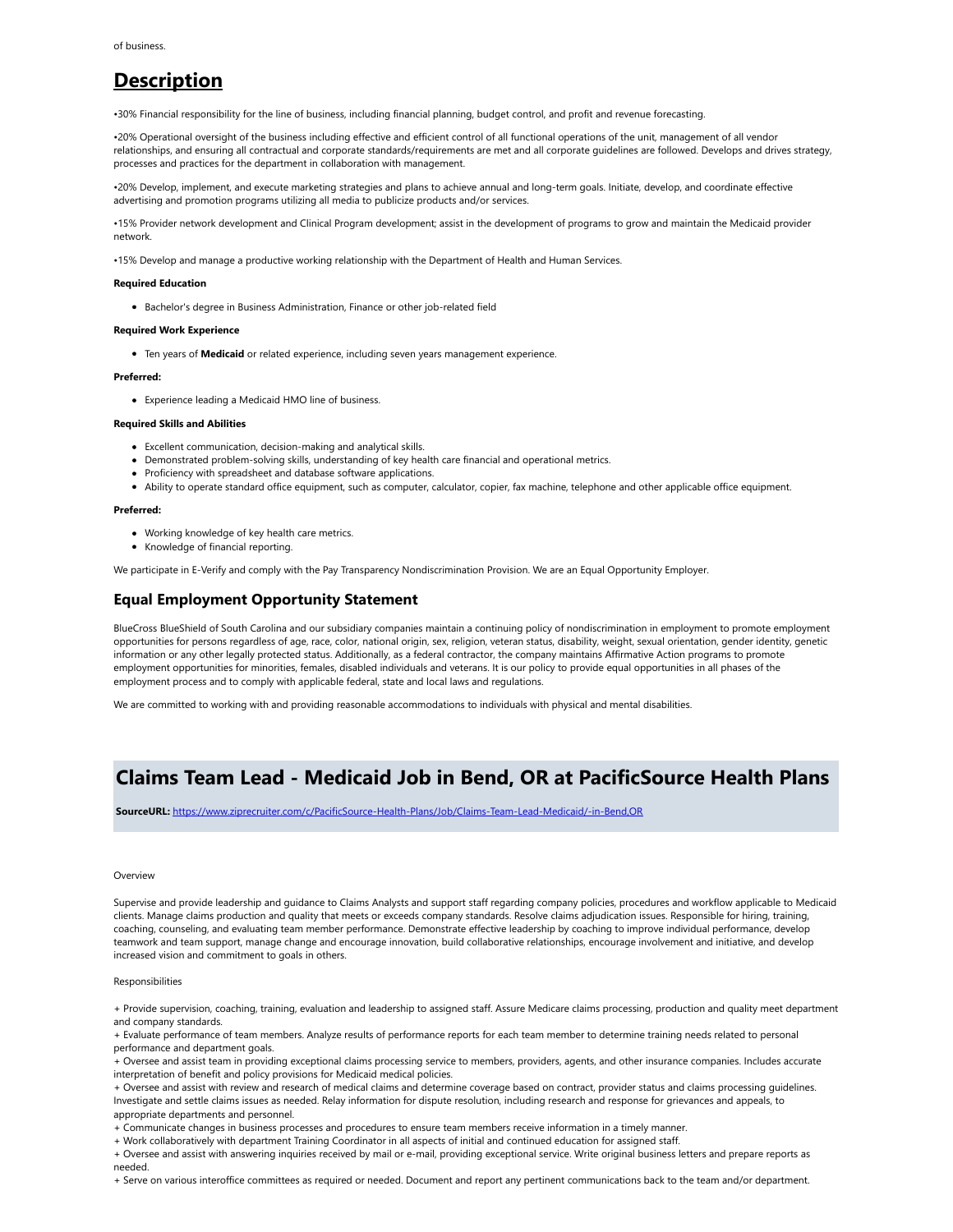+ Actively participate in Claims leadership peer group to ensure cross-team communication, collaboration and process efficiency result in consistent, quality claims processing outcomes.

+ Follow the PacificSource privacy policy and HIPAA laws and regulations concerning confidentiality and security of protected health information. Department Management

+ Coordinate business activities by maintaining collaborative partnerships with key departments.

+ Assist with hiring, staff development, coaching, performance reviews, corrective actions, and termination of employees. Provide feedback, including regular oneon-ones and performance evaluations, for direct reports.

+ Assist with process improvement and work with other departments to improve interdepartmental processes. Utilize lean methodologies for continuous

improvement. Utilize visual boards and daily huddles to monitor key performance indicators and identify improvement opportunities.

+ Follow the PacificSource privacy policy and HIPAA laws and regulations concerning confidentiality and security of protected health information.

+ Actively participate as a key team member in department meetings.

+ Actively participate in various strategic and internal committees in order to disseminate information within the organization and represent company philosophy. Supporting Responsibilities:

+ Actively participate in department or inter-departmental workgroups. Share information or issues with department leaders.

- + Regularly attend team meetings and daily team Visual Board huddle.
- + Meet department and company performance and attendance expectations.
- + Perform other duties as assigned.

#### Qualifications

Work Experience:Minimum of four years claims adjudication experience and qualified to take on leadership responsibilities, or equivalent experience in a related health field. Minimum of three years Oregon Medicaid experience.

#### Education, Certificates, Licenses:Requires high school diploma or equivalent.

Knowledge:. Thorough understanding of PacificSource products, plan designs, provider relationships and health insurance terminology. Basic working knowledge of Medicaid rules and regulations. Thorough understanding of claims processing system and operation. Advanced PC skills including, Microsoft Word and Excel. Ability to type using a standard keyboard, operate 10-key pad accurately, multi-line telephone system, and fax machine. Research skills and ability to evaluate claims in order to audit accurately. Advanced skills in medical terminology, CPT / ICD-10 coding. Effective and responsive leader. Current knowledge of changes in PacificSource business processes and procedures and relating that information to team members. Ability to work under time pressures and deal with difficult situations. Team player. Collaborates with others and helps to accomplish objectives. Strong work ethic and ability to work effectively with a variety of personalities at varying skill levels.

Competencies Our Values

- + Building Trust
- + Building a Successful Team
- + Aligning Performance for Success
- + Building Strategic Work Relationships
- + Continuous Improvement
- + Facilitating Change
- + Leveraging Diversity
- + Driving for Results
- + Building Customer Loyalty
- + Decision Making
- + We are committed to doing the right thing.
- + We are one team working toward a common goal.
- + We are each responsible for our customer's experience.
- + We practice open communication at all levels of the company to foster individual, team and company growth.
- + We actively participate in efforts to improve our many communities-internal and external.
- + We encourage creativity, innovation, continuous improvment and the pursuit of excellence.

Environment:Work inside in a general office setting with ergonomically configured equipment. Travel is required approximately 5% of the time.

Physical Requirements:Stoop and bend. Sit and/or stand for extended periods of time while performing core job functions. Repetitive motions to include typing, sorting and filing. Light lifting and carrying of files and business materials. Ability to read and comprehend both written and spoken English. Communicate clearly and effectively.

Diversity and Inclusion: PacificSource values the diversity of the people we hire and serve. We are committed to creating a diverse environment and fostering a workplace in which individual differences are appreciated, respected and responded to in ways that fully develop and utilize each person's talents and strengths.

Disclaimer: This job description indicates the general nature and level of work performed by employees within this position and is subject to change. It is not designed to contain or be interpreted as a comprehensive list of all duties, responsibilities, and qualifications required of employees assigned to this position. Employment remains AT-WILL at all times.

PacificSource is an equal opportunity employer. All qualified applicants will receive consideration for employment without regard to status as a protected veteran or a qualified individual with a disability, or other protected status, such as race, religion, color, national origin, sex, sexual orientation, gender identity or age.

Job ID2019-366 TypeRegular Full-Time # of Openings2 **StatusExempt**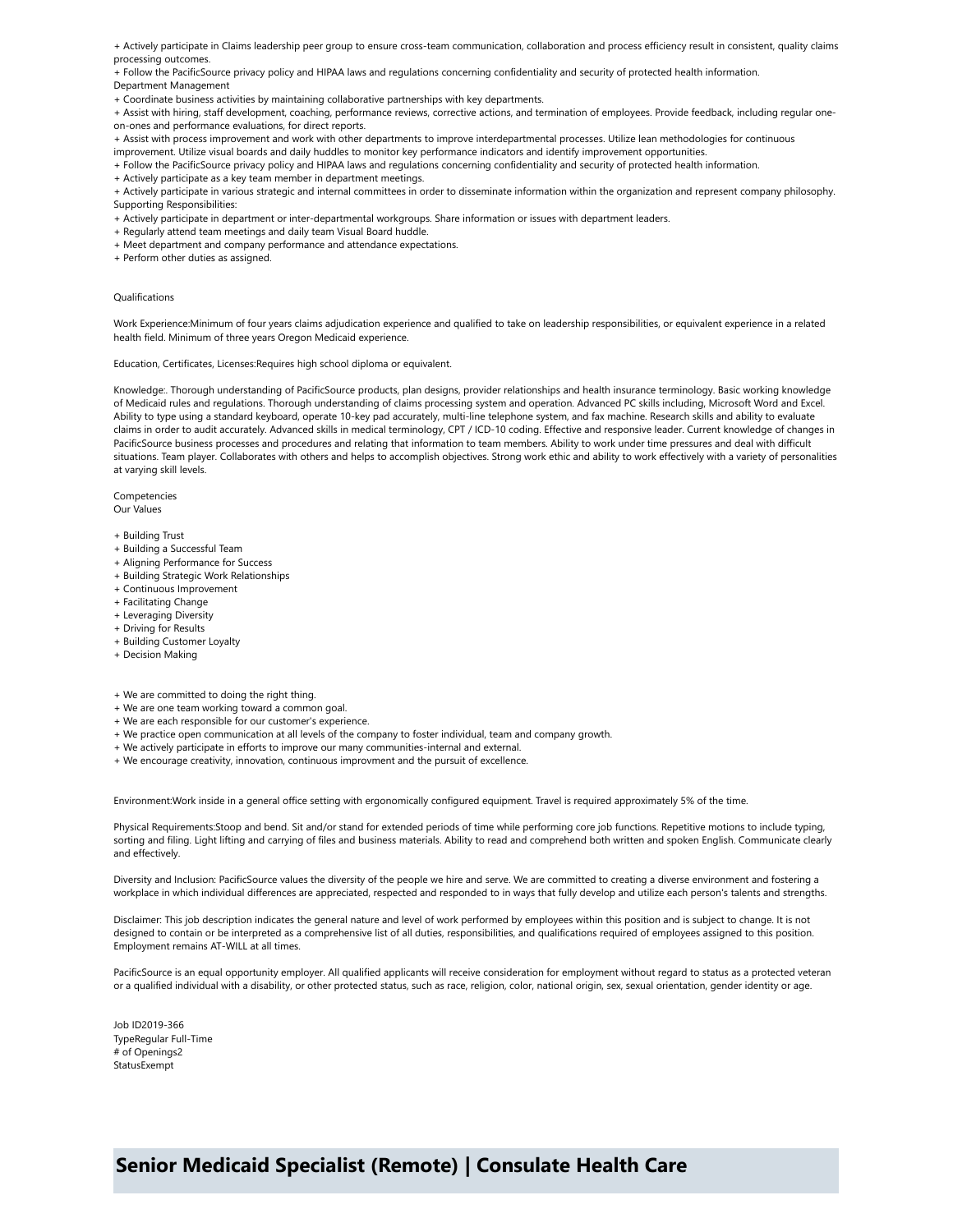# Job Overview

# Purpose of Your Job Position

As a Consulate Health Care employee, you are entrusted with the responsibility of carrying out your daily tasks and assigned duties while demonstrating Consulate's Core Values of Compassion, Honesty, Integrity, Respect and Passion. You are expected to provide innovative, responsible results with the creation and implementation of new ideas and concepts that continually improve systems and processes to achieve superior results. The primary purpose of your job position is to assist facility staff with the Pending Medicaid Application process and assist with guiding the other Medicaid Specialists through training and problem resolution.

# Job Functions

As a Senior Medicaid Specialist, you are delegated the administrative authority, responsibility, and accountability necessary for carrying out your assigned duties. Responsible for educating in regard to the process, validating the process is efficient once implemented and developing plans for reducing days in AR related to Pending Medicaid balances. This position is a non-supervisory function. This job description does not list all the duties of the job. You may be asked by supervisors or managers to perform other duties. You will be evaluated in part based upon your performance of the tasks listed in this job description. The employer has the right to revise this job description at any time, for any reason.

# Duties And Responsibilities

- Assist with training the Medicaid Specialists
- Assist with development and implementation of policies and procedures
- Assist the Medicaid Specialists with focus care centers
- Serve as a subject matter expert on the Medicaid application process for assigned states
- **B** Responsible for the oversight and success of the pending Medicaid application process for a group of assigned skilled nursing facilities.
- Educate Care Center staff regarding the pending Medicaid application process, including identification of all pending/recertification files, incomplete 3008 forms, timely completion of PASRR II assessments, citizenship issues, unsigned documents, missing financial information, evaluation of income & asset levels for potential admissions and residents already admitted.
- Provide guidance to Care Center staff in determining appropriate actions needed to resolve applicant status if ineligible.
- Assess high risk direct admit No Payer Medicaid Pending with Executive Directors and Admission Directors through the pre-admission screening process.
- Assist with all levels of Disability application processes including assistance w/web based application and phone interviews.
- Ensure effective processes are in place at the Care Centers for processing Pending Medicaid application, recertification documentation and tracking the status of open pending Medicaid applications
- Troubleshoot previously denied files including obtaining previously unattained documentation, including advising on appeal processes and time restraints attached to appeal limits per state protocol
- Communicate with government agencies when needed
- Attend State sponsored seminars/trainings associated with the Skilled Nursing Facility Pending Medicaid processes; communicate and educate at the Care Center level
- Stay abreast of State updates to Skilled Nursing Pending Medicaid updates-communicate and educate to the Care Center level
- Determine and discuss the need for Medicaid service companies/attorney offices to address income levels, asset levels, Qualified Income Trust needs and Guardianship needs.
- Recommend to Care Centers when a 30 day notice should be considered to any resident or designated representative that non compliance with submission of documentation needed to complete the Medicaid application process as required by Department of Children and Families, Social Security Administration and other regulatory agencies.
- Identify underlying issues with Medicaid Pending policies and procedures on a Care Center level. Develop and implement training on procedures and provide support to Medicaid designated staff to streamline the application to eligibility process.
- Determining the best course of action to resolve issues in both the pending Medicaid files as well as recertification issues.
- Analyze the status of all Medicaid pending account balances and develop strategies for resolution of outstanding balances
- Provide status reports and develop action plans to resolve outstanding Medicaid pending balances.
- Perform all other duties, as assigned.

# Education

- Must possess, as a minimum, a high school diploma or its equivalent, two-year degree preferred.
	- Computer literacy skills (Microsoft Outlook, Microsoft Office, Internet).
- Three to Five years of professional experience and/or training; or equivalent combination of education and experience.

# **Experience**

- Must have 5 years experience as one of the following: 1) Skilled Nursing Medicaid billing & eligibility screening or 2) Social Worker with Skilled Nursing Medicaid eligibility processing experience or 3) Other role serving as a Skilled Nursing Medicaid eligibility liaison with Skilled Nursing Medicaid eligibility processing experience.
- Must have experience with Excel and Microsoft Office programs.
- Must possess knowledge of and demonstrated skill with the pertinent billing software.

### Specific Requirements

- Knowledge of the structure and content of the English language including the meaning and spelling of words, rules of composition, and grammar. Knowledge of principles and processes for providing customer services. This includes customer needs assessment, meeting quality standards for
- services, and evaluation of customer satisfaction.
- Must possess the ability to prioritize duties and responsibilities.
- o Must be knowledgeable of computer systems, system applications, and other office equipment.
- Effective verbal and communication skills
- Understanding written sentences and paragraphs in work related documents.
- Actively looking for ways to help people.
- Communicating effectively in writing as appropriate for the needs of the audience.
- The ability to read and understand information and ideas presented in writing.
- Ability to prioritize multiple tasks, work effectively under stress, meet short deadlines, take direction and perform assigned duties with minimum supervision.

EEO/MFDV

# **Options**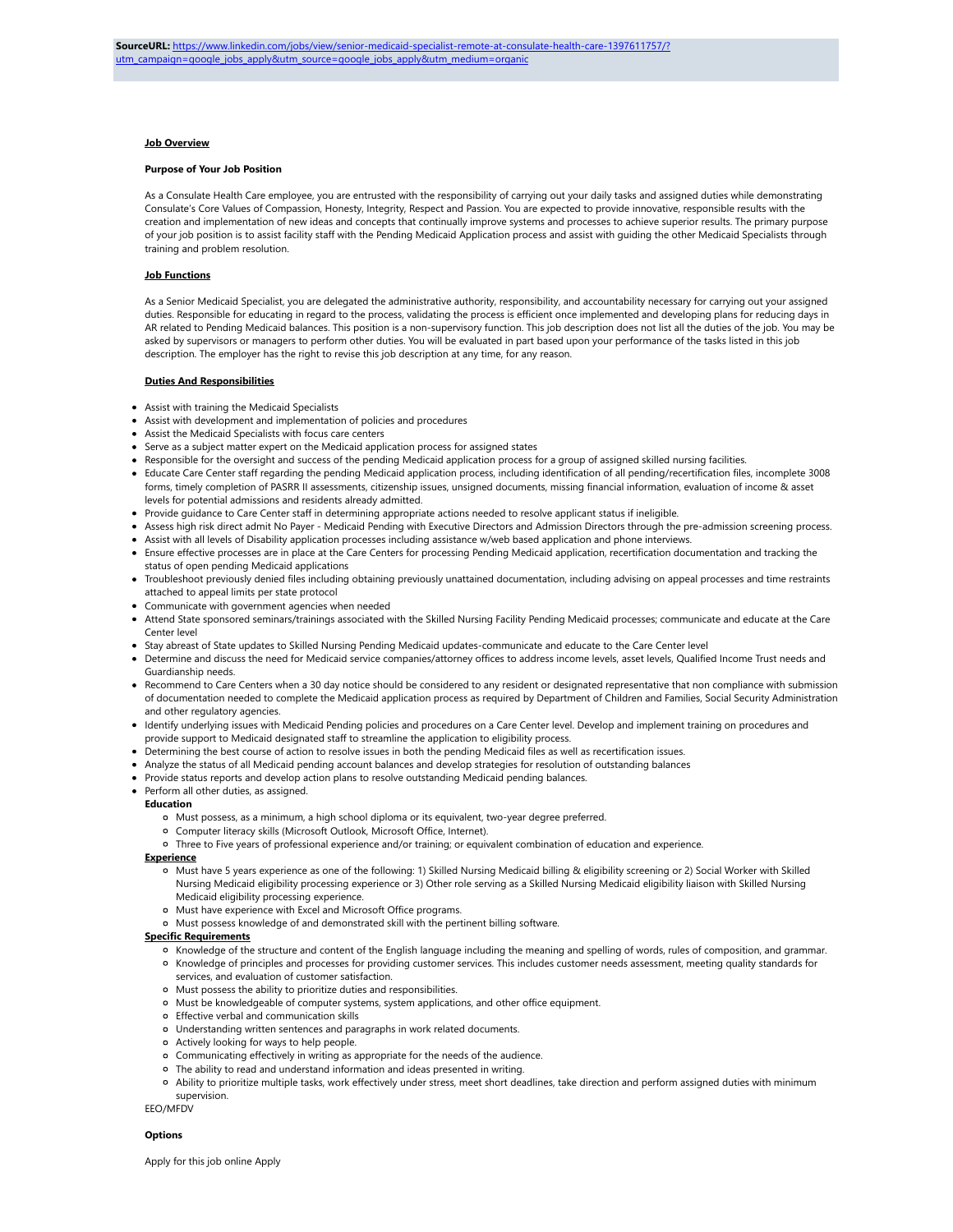# Share

Refer this job to a friend Refer

Sorry the Share function is not working properly at this moment. Please refresh the page and try again later.

Share on your newsfeed

# Connect With Us

Not ready to apply? Connect with us for general consideration.

# Health Insurance Specialist | Centers for Medicare & Medicaid Services

SourceURL: [https://www.linkedin.com/jobs/view/health-insurance-specialist-at-centers-for-medicare-medicaid-services-1396806066/?](https://www.linkedin.com/jobs/view/health-insurance-specialist-at-centers-for-medicare-medicaid-services-1396806066/%3Futm_campaign%3Dgoogle_jobs_apply%26utm_source%3Dgoogle_jobs_apply%26utm_medium%3Dorganic) utm\_campaign=google\_jobs\_apply&utm\_source=google\_jobs\_apply&utm\_medium=organic

Competitive

 $*$  ##### Pay scale & grade

GS 14

```
\bullet ##### Salary
```
\$117,191 to \$152,352 per year

 $*$ ##### Appointment type

Permanent

##### Work schedule

Full-Time Location 1 vacancy in the following location: Woodlawn, MD ##### Relocation expenses reimbursed No ##### Telework eligible Yes as determined by agency policy

- Videos
- **•** Duties

### Summary This position is located in the Department of Health & Human Services (HHS), Centers for Medicare & Medicaid Services (CMS), Center for Clinical Standards and Quality (CCSQ), Quality Measurement and Value-Based Incentives Group (QMVIG), Division of Quality Measurement (DQM). As a Health Insurance Specialist, GS-0107-14, you will be responsible for coordinating and integrating data extracted from electronic health records, from the external health care industry, to CMS. Learn more about this agency ### Responsibilities

Serve as a technical expert authority and recognized expert for

electronic clinical quality measure (eCQM) alignment, assessment of eCQMs used in quality and payment programs, and public reporting programs.

Perform highly specialized reviews of clinical, legislative, and

administrative proposals affecting eCQMs and data sets and make recommendations to senior management within and outside of the government.

Establish best practices that guide eCQM development across

programs.

Collaborate across programs on measurement activities with other

CMS components and other HHS agencies.

Recommend improved technologies and designs to increase the

effectiveness and efficiency of policies and operations related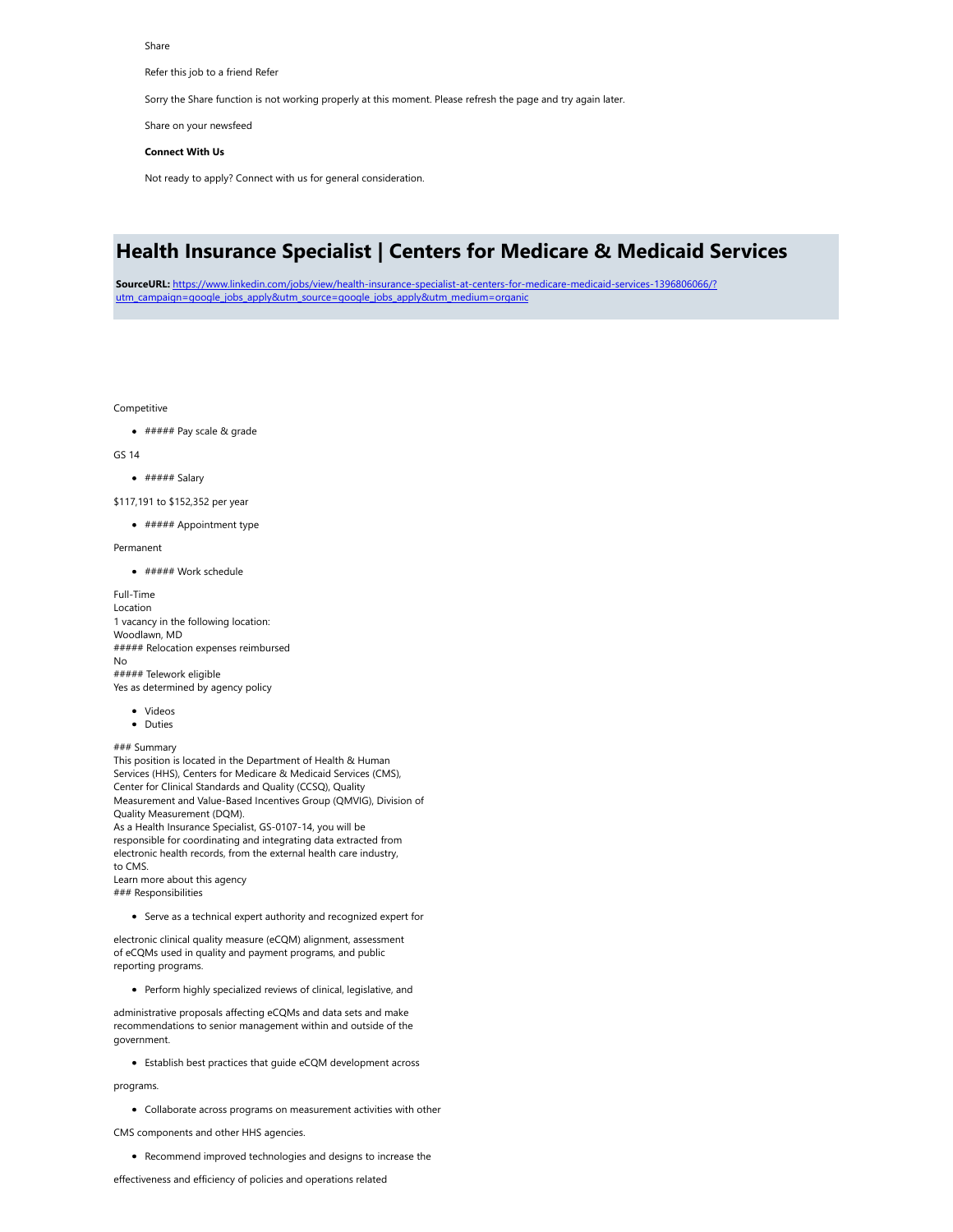### Travel Required Not required ##### Supervisory status No ##### Promotion Potential  $14$ 

 $*$ #### Job family (Series)

0107 Health Insurance Administration

• Requirements

### Conditions of Employment

You must be a U.S. Citizen or National to apply for this

position.

You will be subject to a background and suitability

investigation.

Time-in-Grade restrictions apply.

### Qualifications

ALL QUALIFICATION REQUIREMENTS MUST BE MET WITHIN 30 DAYS OF THE

CLOSING DATE OF THIS ANNOUNCEMENT.\*\*

In order to qualify for the GS-14\*\* , you must meet the following:

You must demonstrate in your resume at least one year (52 weeks) of qualifying specialized experience equivalent to the GS-13 grade level in the Federal government, obtained in either the private or public sector, to include: (1) Developing eCQMs (electronic Clinical Quality Measures) to report on quality and program performance; and (2) Providing consultation to internal and external stakeholders on eCQMs development across health care programs (e.g., alignment and implementation of measures in CMS' quality and payment programs, public reporting of quality measures).

Experience refers to paid and unpaid experience, including volunteer work done through National Service programs (e.g., Peace Corps, AmeriCorps) and other organizations (e.g., professional; philanthropic; religious; spiritual; community, student, social). Volunteer work helps build critical competencies, knowledge, and

### Skills And Can Provide Valuable Training And Experience That

translates directly to paid employment. You will receive credit for all qualifying experience, including volunteer experience.

Time-in-Grade:\*\* To be eligible, current Federal employees must

have served at least 52 weeks (one year) at the next lower grade level from the position/grade level(s) to which they are applying.

# Click The Following Link To View The Occupational Questionnaire

sastaffing.gov/ViewQuestionnaire/10553480 ### Education This job does not have an education qualification requirement. ### Additional information

- Bargaining Unit Position:\*\* Yes
- Tour of Duty:\*\* Flexible
- Recruitment/Relocation Incentive:\*\* Not Authorized
- Financial Disclosure:\*\* Not Required

CMS employees currently participating in 100% Full-Time Telework Program may be eligible to remain in the program. If an employee in this program is selected, the pay will be set in accordance with the locality pay for the applicable duty station. The listed salary range reflects the locality pay assigned to the duty location(s) listed in the vacancy announcement. For more information about pay based on locality, please visit the Office of Personnel Management (OPM) Salaries & Wages Page.

The Interagency Career Transition Assistance Plan (ICTAP) and

Career Transition Assistance Plan (CTAP)\*\* provide eligible displaced federal employees with selection priority over other candidates for competitive service vacancies. To be qualified you must submit the required documentation and be rated well-qualified for this vacancy. Click here for a detailed description of the required supporting documents. A well-qualified applicant is one

# Whose Knowledge, Skills And Abilities Clearly Exceed The Minimum

qualification requirements of the position. Additional information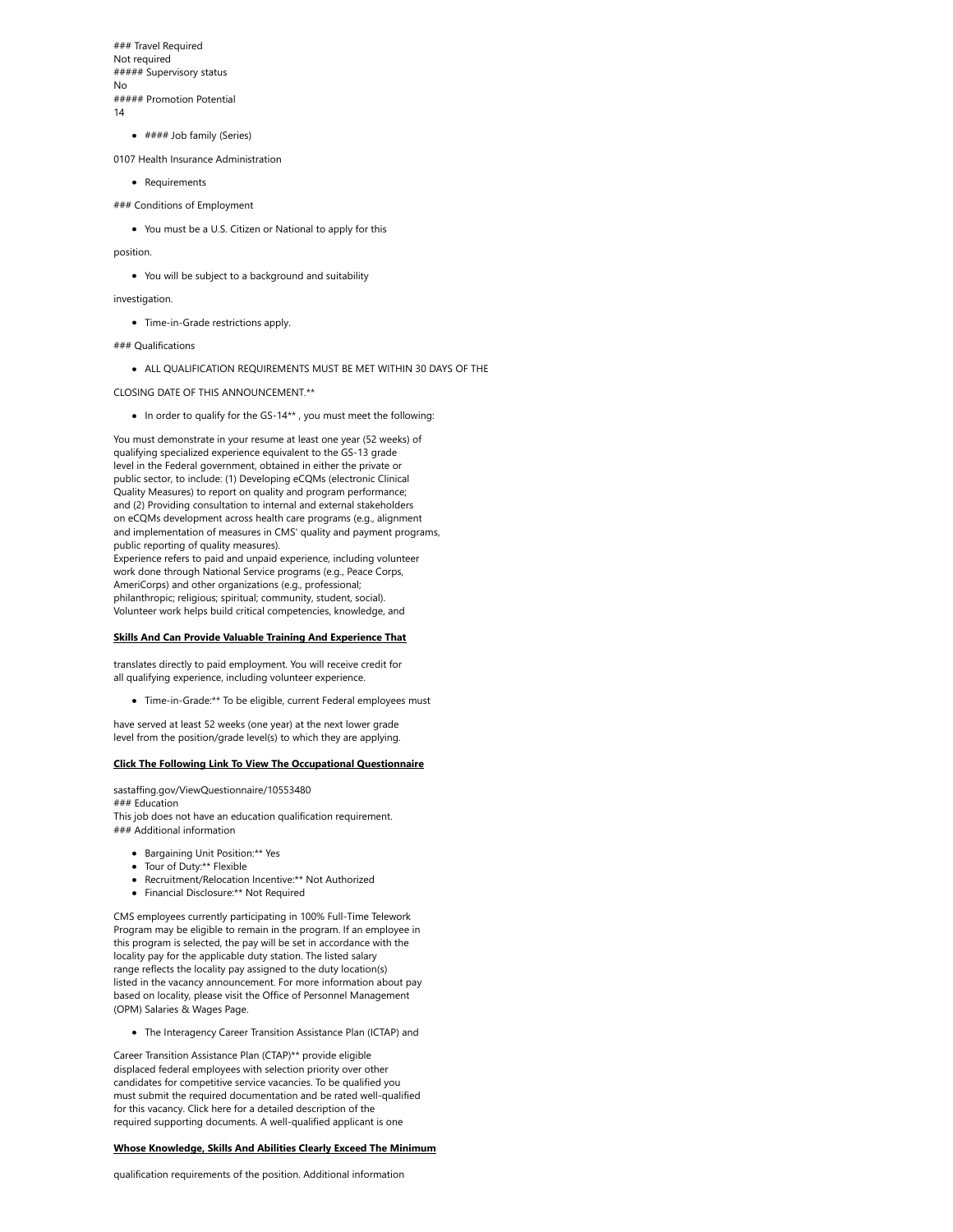about ICTAP and CTAP eligibility is on OPM's Career Transition Resources website at www.opm.gov/rif/employee\\_guides/career\\_transition.asp.

# Additional Forms REQUIRED Prior To Appointment

\*\*\*Optional Form 306, Declaration of Federal Employment and the

Background/Suitability Investigation\*\* - A background and suitability investigation will be required for all selectees. Appointment will be subject to the successful completion of the investigation and favorable adjudication. Failure to successfully meet these requirements may be grounds for appropriate personnel action. In addition, if hired, a reinvestigation or supplemental investigation may be required at a later time. If selected, the Optional Form 306 will be required prior to final job offer. Click here to obtain a copy of the Optional Form 306.

• \*\*Form I-9, Employment Verification and the Electronic

Eligibility Verification Program\*\* - CMS participates in the Electronic Employment Eligibility Verification Program (E-Verify). E-Verify helps employers determine employment eligibility of new hires and the validity of their Social Security numbers. If selected, the Form I-9 will be required at the time of in-processing. Click here for more information about E-Verify and to obtain a copy of the Form I-9.

\*\*Standard Form 61, Appointment Affidavits\*\* - If selected, the

Standard Form 61 will be required at the time of in-processing. Click here to obtain a copy of the Standard Form 61.

Additional selections\*\* may be made from this announcement for

similar positions within CMS in the same geographical location. For Central Office vacancies, the "same geographical location" includes Baltimore, Maryland; Bethesda, Maryland; and Washington, D.C. If you are unable to apply online or need to fax a document you do not have in electronic form, view the following link for information regarding an Alternate Application. ### How You Will Be Evaluated

You will be evaluated for this job based on how well you meet the

# Qualifications Above.

Once the announcement has closed, your online application, resume, and CMS required documents will be used to determine if you meet eligibility and qualification requirements listed on this announcement. If you are found to be among the top qualified candidates, you will be referred to the selecting official for employment consideration. Please follow all instructions carefully. Errors or omissions may affect your rating.

# (knowledge, Skills, Abilities And Other Characteristics)

Your qualifications will be evaluated on the following competencies

- Decision Making
- Oral Communication
- Planning and Evaluating
- Technical Competence
- Written Communication

### Background checks and security clearance ##### Security clearance Not Required ##### Drug test required No ##### Position sensitivity and risk Noncritical-Sensitive (NCS)/Moderate Risk

##### Trust determination process Credentialing, Suitability/Fitness

• Required Documents

# The Following Documents Are REQUIRED

\*\*Resume\*\* \*\*showing relevant experience; cover letter

optional\*\*. Your resume must indicate your citizenship and if you are registered for Selective Service if you are a male born after 12/31/59. Your resume must also list your work experience and education (if applicable) including the start and end dates (mm/dd/yy) of each employment along with the number of hours worked per week. For work in the Federal service, you must include the series and grade level for the position(s). Your resume will be used to validate your responses to the assessment tool(s). For resume and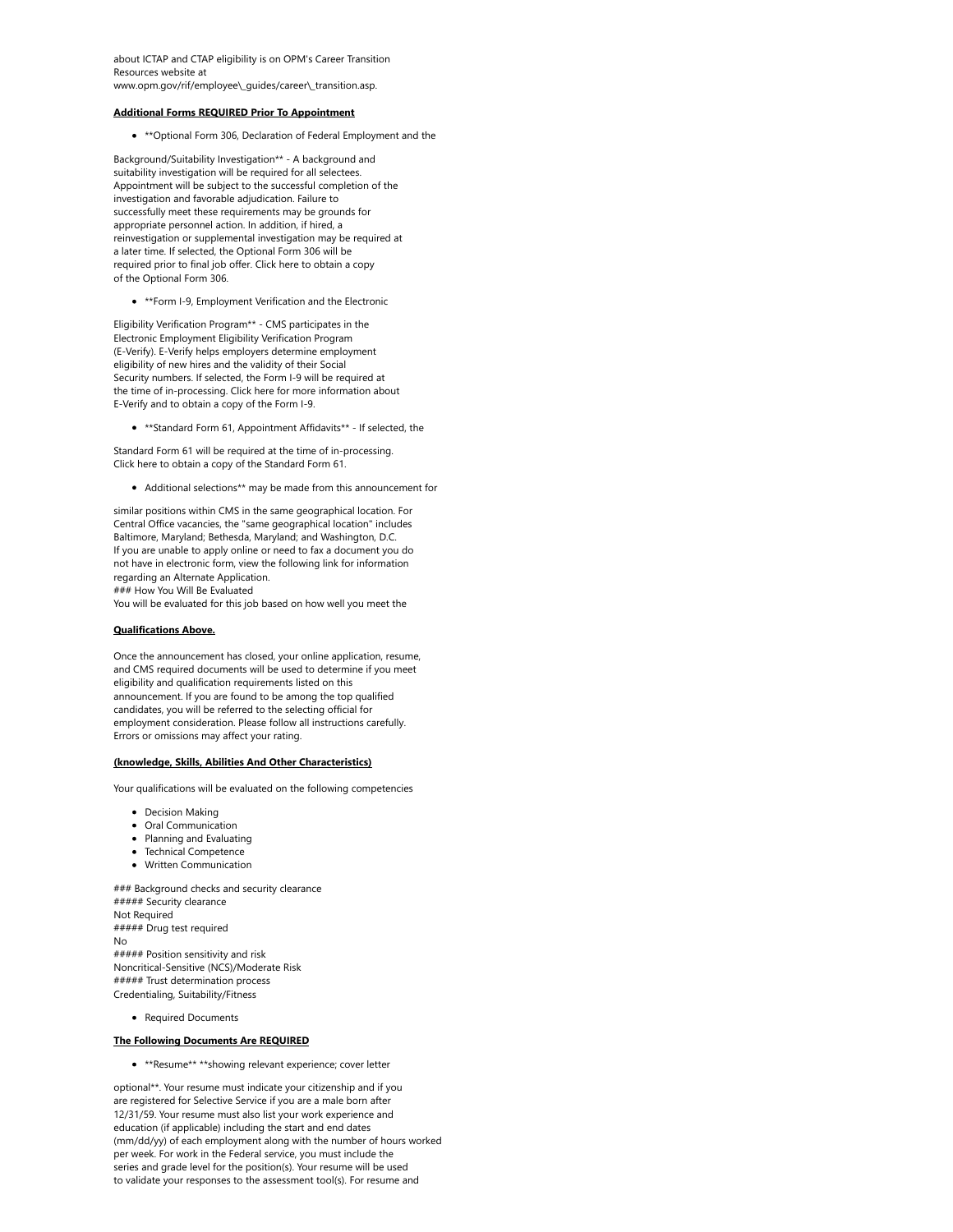# Application Tips Visit

sajobs.gov/Help/faq/application/documents/resume/what-to-include/

\*\*CMS Required Documents (e.g., SF-50, DD-214, SF-15, etc.).\*\*

Current CMS employees are REQUIRED to submit a copy of their most recent Notification of Personnel Action (SF-50) at the time of

# Application. Additional Documents May Also Be Required To Be

considered for this vacancy announcement. Click here for a detailed

# Description Of The Required Documents. Failure To Provide The

required documentation WILL result in an ineligible rating OR non-consideration.

PLEASE NOTE:\*\* A complete application package includes the online

application, resume, and CMS required documents. Please carefully review the full job announcement to include the "Required Documents" and "How to Apply" sections. Failure to submit the online application, resume and CMS required documents, will result in you not being considered for employment.

• Benefits

A career with the U.S. Government provides employees with a comprehensive benefits package. As a federal employee, you and your family will have access to a range of benefits that are designed to make your federal career very rewarding. Learn more about federal benefits.

Review our benefits

Eligibility for benefits depends on the type of position you hold and whether your position is full-time, part-time, or intermittent. Contact the hiring agency for more information on the specific benefits offered.

• How to Apply

Your complete application package, as described in the "Required Documents" section, must be received by 11:59 PM ET on 08/02/2019 to receive consideration.

IN DESCRIBING YOUR WORK EXPERIENCE AND/OR EDUCATION, PLEASE BE

CLEAR AND SPECIFIC REGARDING YOUR EXPERIENCE OR EDUCATION.\*\* We strongly encourage applicants to utilize the USAJOBS resume builder in the creation of resumes. Please ensure \*\*EACH\*\* work history includes \*\*ALL\*\* of the following information:

Official Position Title (include series and grade if Federal

job)

- Duties (be specific in describing your duties)
- Employer's name and address
- Supervisor name and phone number
- Start and end dates including month, day and year (e.g. June 18,

2007 to April 05, 2008)

- Full-time or part-time status (include hours worked per week)
- Salary Determining length of general or specialized experience is

dependent on the above information and failure to provide ALL of

this information WILL result in a finding of ineligible.\*\*

To begin, click \*\*Apply\*\* to access the online application. You

will need to be logged into your USAJOBS account to apply. If you do not have a USAJOBS account, you will need to create one before beginning the application.

• Follow the prompts to \*\*select your resume and/or other

supporting documents\*\* to be included with your application package. You will have the opportunity to upload additional documents to include in your application before it is submitted. Your uploaded documents may take several hours to clear the virus scan process.

After acknowledging you have reviewed your application package,

complete the Include Personal Information section as you deem appropriate and \*\*click to continue with the application process\*\*.

You will be taken to the online application which you must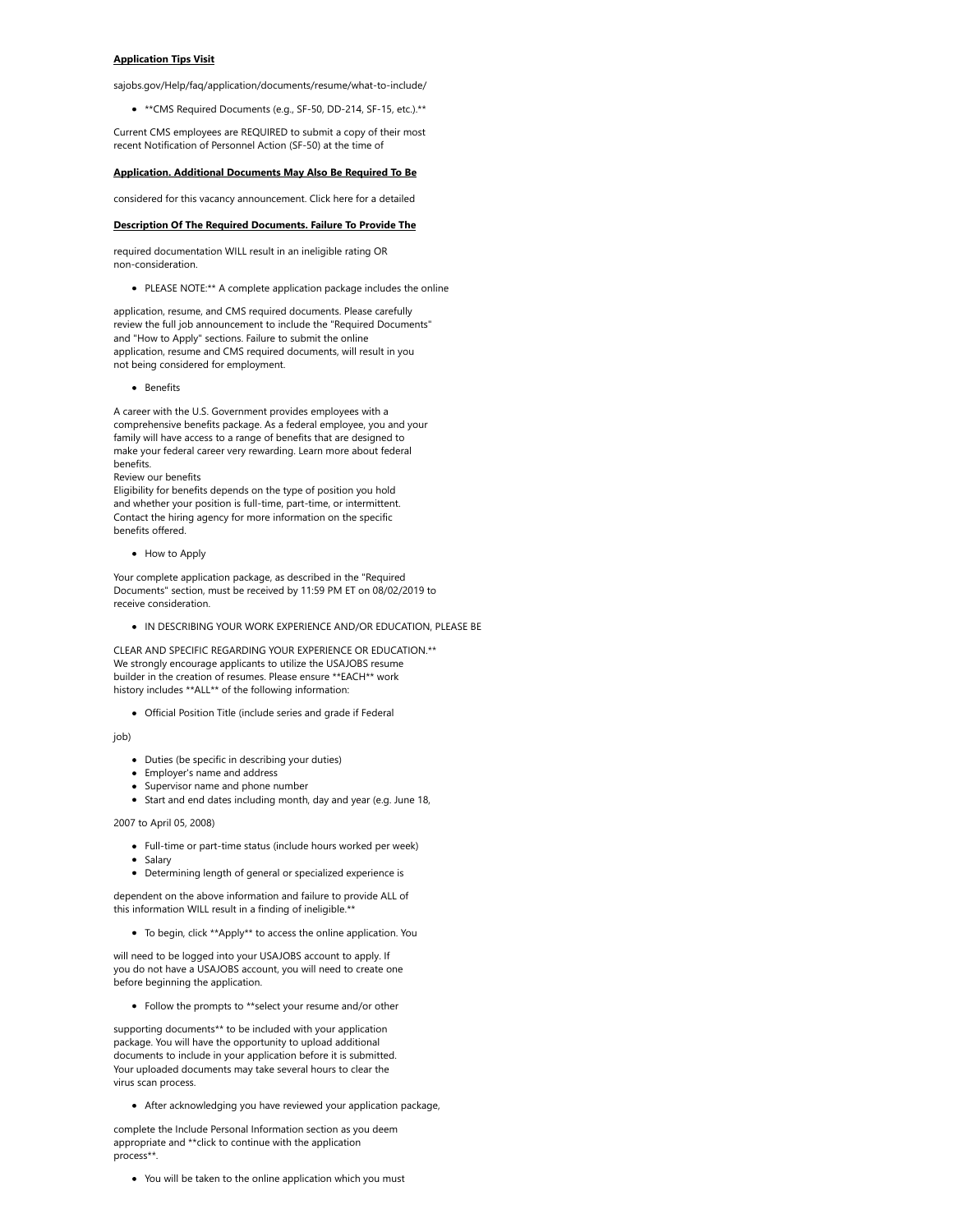complete in order to apply for the position. Complete the online application, verify the required documentation is included with your application package, and submit the application. To verify the status of your application, log into your USAJOBS account (sajobs.gov/Account/Login), all of your applications will appear on the Welcome screen. The Application Status will appear along with the date your application was last updated. For information on what each Application Status means, visit: sajobs.gov/Help/how-to/application/status/. This agency provides reasonable accommodation to applicants with disabilities. If you need a reasonable accommodation for any part of the application or hiring process, please send an email to Marci.Ephraim@cms.hhs.gov. The decision to grant reasonable accommodation will be made on a case-by-case basis.

Commissioned Corps Officers\*\* (including Commissioned Corps

applicants that are professionally boarded) who are interested in applying for this position must send their professional resume (not PHS Curriculum Vitae) and cover letter to CMSCorpsJobs@cms.hhs.gov in lieu of applying through this announcement. The cover letter should specifically explain how you are qualified for this position and draw specific attention to your resume that demonstrates these qualifications. In the subject line of your e-mail please include only the Job Announcement Number. In the body of your e-mail please include your current rank name and serial number. Failure to provide this information may impact your consideration for this position. CMS employees who are currently appointed under Schedule A authority and are interested in applying for this position must submit their resume, Schedule A documentation, transcripts (if positive education required or qualifying through education substitution), and cover letter (optional) to Marci.Ephraim@cms.hhs.gov. You MUST include the Job Announcement Number in the subject line of the email to receive consideration for the position. For additional information regarding Schedule A authority click here. ### Agency contact information

### Marci Ephraim ##### Email Marci.Ephraim@cms.hhs.gov ##### Address Center for Clinical Standards and Quality 7500 Security Blvd Woodlawn, MD 21244 US Learn more about this agency ### Next steps Once your online application is submitted, you will receive a confirmation notification by email. Your application will be

#### Evaluated To Determine Your Eligibility And Qualifications For The

position. After the evaluation is complete, you will receive another email notification regarding the status of your application. Within 30 business days of the closing date,08/02/2019, you may check your status online by logging into your USAJOBS account (sajobs.gov/Account/Login). We will update your status after each key stage in the application process has been completed.

Fair & Transparent

The Federal hiring process is setup to be fair and transparent. Please read the following guidance. ### Equal Employment Opportunity Policy The United States Government does not discriminate in employment on the basis of race, color, religion, sex (including pregnancy and gender identity), national origin, political affiliation, sexual orientation, marital status, disability, genetic information, age, membership in an employee organization, retaliation, parental status, military service, or other non-merit factor.

Equal Employment Opportunity (EEO) for federal employees & job

#### applicants

### Reasonable Accommodation Policy Federal agencies must provide reasonable accommodation to applicants with disabilities where appropriate. Applicants requiring reasonable accommodation for any part of the application process should follow the instructions in the job opportunity announcement. For any part of the remaining hiring process, applicants should contact the hiring agency directly. Determinations on requests for reasonable accommodation will be made on a case-by-case basis. A reasonable accommodation is any change to a job, the work environment, or the way things are usually done that enables an individual with a disability to apply for a job, perform job duties or receive equal access to job benefits.

Under the Rehabilitation Act of 1973, federal agencies must provide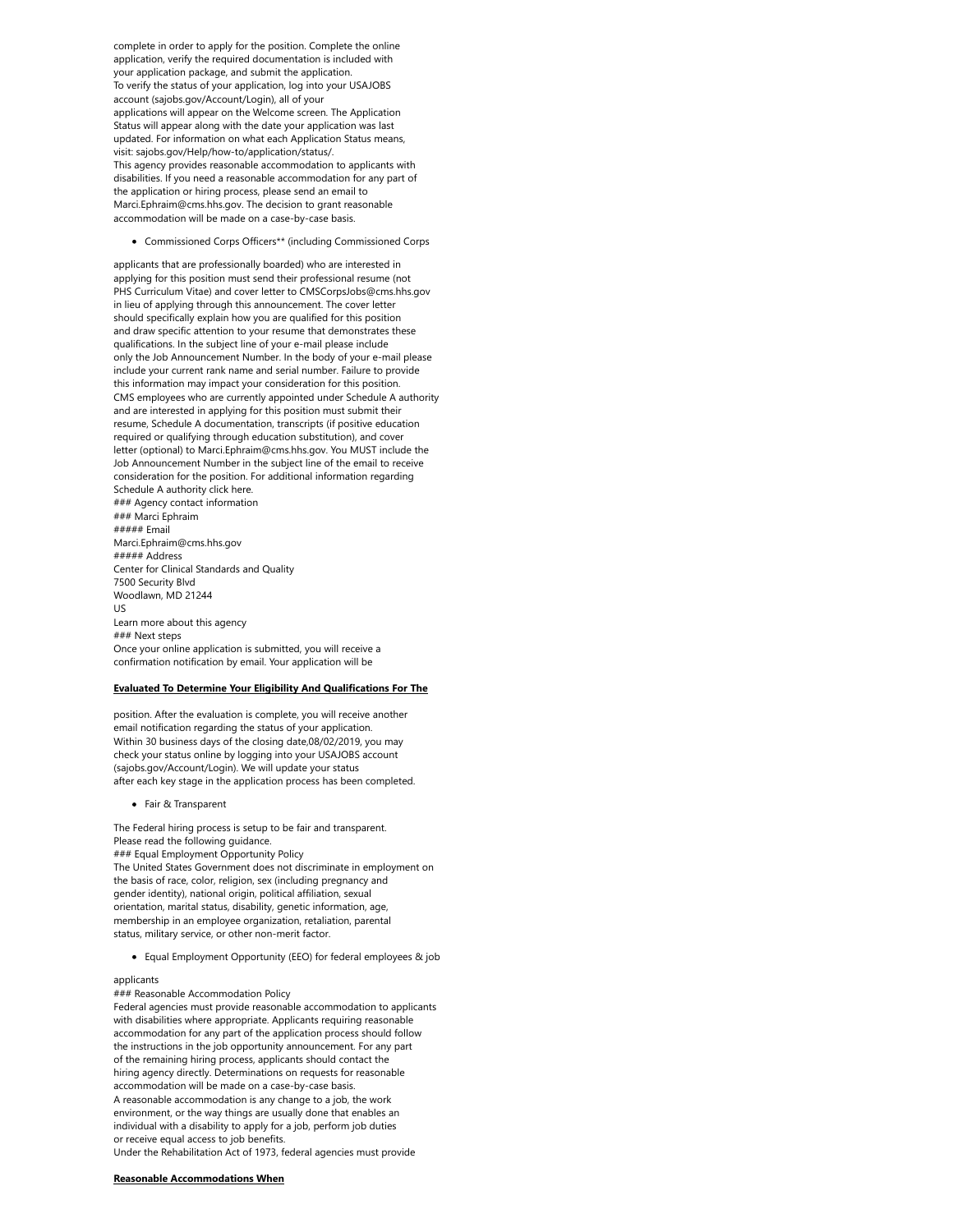An applicant with a disability needs an accommodation to have an

equal opportunity to apply for a job.

An employee with a disability needs an accommodation to perform

the essential job duties or to gain access to the workplace.

An employee with a disability needs an accommodation to receive

equal access to benefits, such as details, training, and office-sponsored events. You can request a reasonable accommodation at any time during the application or hiring process or while on the job. Requests are considered on a case-by-case basis. Learn more about disability employment and reasonable accommodations or how to contact an agency. #### Legal and regulatory guidance

- Financial suitability
- Social security number request
- Privacy Act
- Signature and false statements
- Selective Service
- New employee probationary period

This job originated on www.usajobs.gov. For the full announcement and to apply, visit www.usajobs.gov/GetJob/ViewDetails/540133500. Only resumes submitted according to the instructions on the job announcement listed at www.usajobs.gov will be considered.

# Claims Analyst II - Medicaid Job in Bend, OR at PacificSource Health Plans

SourceURL: [https://www.ziprecruiter.com/c/PacificSource-Health-Plans/Job/Claims-Analyst-II-Medicaid/-in-Bend,OR](https://www.ziprecruiter.com/c/PacificSource-Health-Plans/Job/Claims-Analyst-II-Medicaid/-in-Bend%2COR)

### **Overview**

Responsible for processing Government claims of moderate complexity applicable to plan enrollees.

#### Responsibilities

- + Work in assigned workflow role to process Government claims.
- + Accurately interpret benefit and payment provisions applicable to enrollees.
- + Review and resolve claim and system edits using multiple systems, processes and procedures.
- + Apply appropriate pricing guidelines and job aids for claims requiring manual pricing.
- + Responsible for entering system Notes to record pertinent information involving a claim or member.
- + Responsible for monitoring and working claims set aside to ensure claims are released in a timely manner.
- + Pursue answers to questions needed to process claim.
- + Route to appropriate workflow queues to resolve set up issues.

+ Work independently under time pressure, and maintain company compliance by resolving and processing claims within the timelines established by regulatory agencies and the plan.

- + Document and report issues that affect claims processing or accuracy to claims leadership team.
- + Identify and report suspected instances of fraud, waste and abuse to claims leadership team.
- Supporting Responsibilities:
- + Provide back-up assistance for Claims Analyst I as needed.
- + Regularly attend team meetings and daily team Visual Board huddle.
- + Work collaboratively in an objective, professional, and diplomatic manner with all parties involved in a workgroup or project.
- + Meet department and company performance and attendance expectations.
- + Follow the PacificSource privacy policy and HIPAA laws and regulations concerning confidentiality and security of protected health information
- + Perform other duties as assigned.

#### Qualifications

Work Experience:One year of PacificSource work experience, one year work experience in a general office role required, or a combination of equitable work and education experience required. Experience in a health related field preferred.

Education, Certificates, Licenses:High school diploma or equivalent required.

Knowledge:Ability to develop a thorough understanding of PacificSource products, plan designs, provider/network relationships and health insurance terminology. Must have necessary research skills and the ability to evaluate claims in order to enter and process accurately. Preferred computer skills include keyboarding and 10-key proficiency, basic Microsoft Word and Excel. Ability to prioritize work and perform under time constraints with accuracy and speed. Must be a team player willing to collaborate and help others accomplish team objectives. A fundamental understanding of self-insured business is helpful. Basic knowledge of medical terminology and medical coding preferred. Knowledge of claims, authorizations, and provider network preferred. Basic knowledge of Government Programs (Medicare/Medicaid) structure preferred. Excellent Time Management, Critical Thinking and Research skills preferred.

Competencies Our Values

- + Adaptability
- + Building Customer Loyalty
- + Building Strategic Work Relationships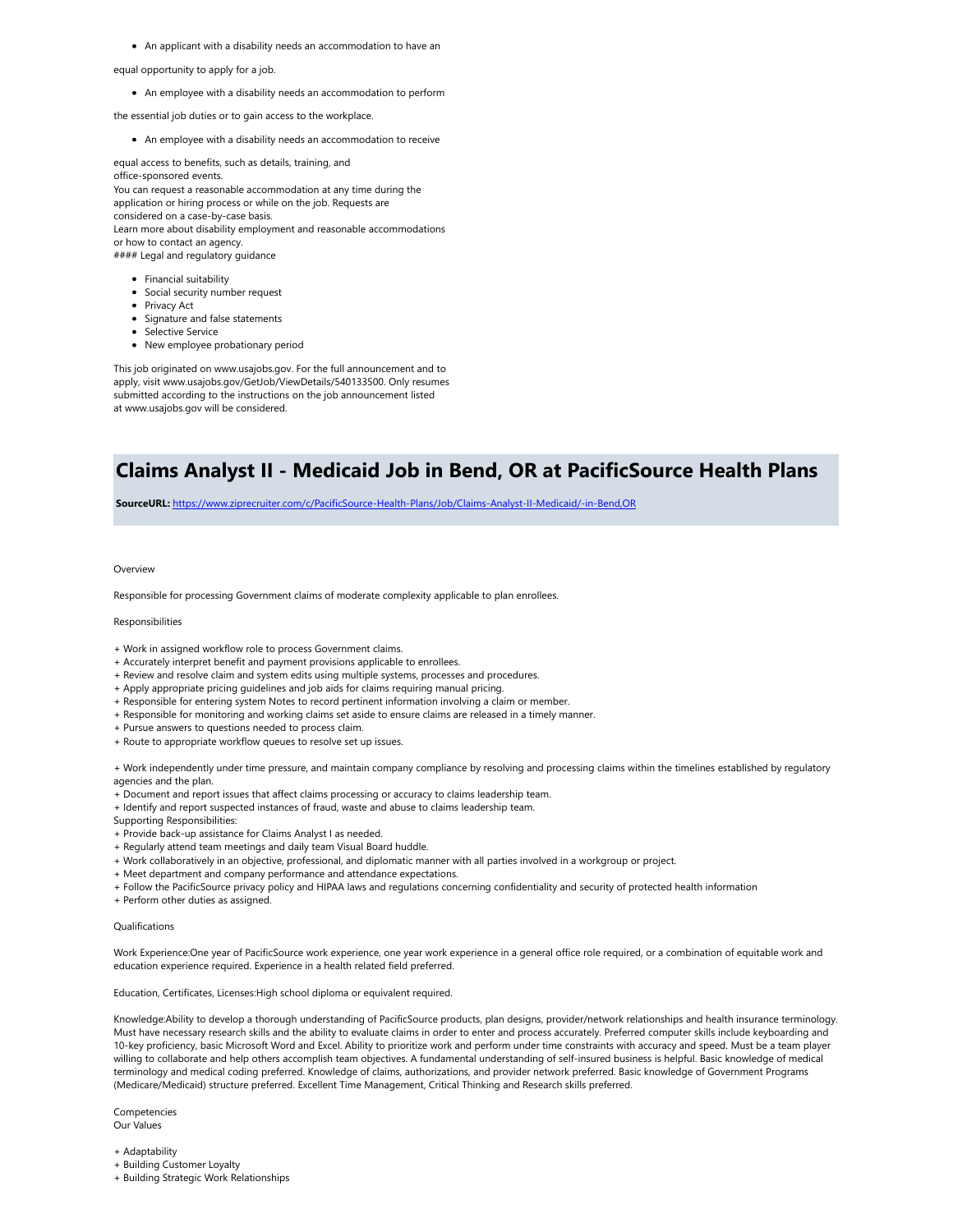- + Building Trust
- + Continuous Improvement
- + Contributing to Team Success
- + Planning and Organizing
- + Work Standards
- + We are committed to doing the right thing.
- + We are one team working toward a common goal.
- + We are each responsible for our customers' experience.
- + We practice open communication at all levels of the company to foster individual, team and company growth.
- + We actively participate in efforts to improve our communities-internal and external.
- + We encourage creativity, innovation, continuous improvement, and the pursuit of excellence.

Environment:Work inside in a general office setting with ergonomically configured equipment. Travel is required approximately 5% of the time.

Physical Requirements:Stoop and bend.Sit and/or stand for extended periods of time while performing core job functions. Repetitive motions to include typing, sorting and filing. Light lifting and carrying of files and business materials. Ability to read and comprehend both written and spoken English. Communicate clearly and effectively.

Diversity and Inclusion: PacificSource values the diversity of the people we hire and serve. We are committed to creating a diverse environment and fostering a workplace in which individual differences are appreciated, respected and responded to in ways that fully develop and utilize each person's talents and strengths.

Disclaimer:This job description indicates the general nature and level of work performed by employees within this position and is subject to change. It is not designed to contain or be interpreted as a comprehensive list of all duties, responsibilities, and qualifications required of employees assigned to this position. Employment remains AT-WILL at all times.

PacificSource is an equal opportunity employer. All qualified applicants will receive consideration for employment without regard to status as a protected veteran or a qualified individual with a disability, or other protected status, such as race, religion, color, national origin, sex, sexual orientation, gender identity or age.

Job ID2019-370 TypeRegular Full-Time # of Openings10 StatusNon-Exempt

# Director, Care Coordination for Medicaid and Vulnerable Popu

SourceURL: [https://www.linkedin.com/jobs/view/director%2C-care-coordination-for-medicaid-and-vulnerable-popu-at-jobs-%40-thejobnetwork-1401008014/?](https://www.linkedin.com/jobs/view/director%2C-care-coordination-for-medicaid-and-vulnerable-popu-at-jobs-%40-thejobnetwork-1401008014/%3Futm_campaign%3Dgoogle_jobs_apply%26utm_source%3Dgoogle_jobs_apply%26utm_medium%3Dorganic) utm\_campaign=google\_jobs\_apply&utm\_source=google\_jobs\_apply&utm\_medium=organic

Share on LinkedIn Share in a post Other options Copy link Twitter Facebook Badge

Provide leadership, direction, and operational oversight for KP's organization-wide care coordination and care management strategy, services and operations for Medicaid and vulnerable populations, which include populations such as the dual-eligibles, Aged Blind and Disabled/Seniors and Persons with Disabilities (ABD/SPD), children with special health care need, and complex perinatal/high risk obstetrics, and that aligns with the organization's mission, strategies, and objectives. Collaborates with Regions and local areas within KP for the successful adaptation, deployment, and sustainability of care coordination and care management programs.

### Essential Responsibilities

- Leads and directs the national implementation of care coordination and care management programs designed to address the needs of Medicaid and vulnerable members, improve the quality and services for their care and ensure the appropriate utilization of services available to them. Implements strategies and plans to meet organizational goals and objectives. Works closely with Regions to design, implementation, and evaluate care coordination programs. Supports the VP of Care Coordination on execution of strategies.
- Partners and collaborations with PMG, KFHP, KFH, key regional and program office leaders and stakeholders, and community and government agencies on efforts towards implementing care coordination and care management programs provided to Medicaid and vulnerable members and patients. Identifies and works with stakeholders to execute strategy nationally through effective partnerships with regions.
- Leads visible and complex projects focusing on performance improvement and transformation aimed at improving the care coordination and care management provided to Medicaid and vulnerable populations. Supports the development, implementation, and evaluation of effective pilots, programs and practices derived from market leading and evidence-based research and performance outcomes.
- Ensures standardization and optimization of workflows of models that are being spread and scaled. Provides operational oversight for care coordination and care management efforts throughout regions. Develops playbooks for care coordination/care management models that are ready for spread and scale; Works closely with clinical and operational leaders across the continuum. Organizes and facilitates meetings with key stakeholders involved in the execution of care coordination/case management programs.
- Serves as a national subject matter expert around care coordination and care management for vulnerable populations. Continuously evaluates market leading and evidence-based research focused on care coordination and care management programs.
- Works on design, implementation and evaluation of IT solutions to support care coordination and care mgmt. efforts. Facilitates and oversees standardized and optimized deployment of an administrative case management tracking system (ACMTS) across the KP regions.

### Experience

Basic Qualifications:

Minimum seven (7) years of experience in Medicaid programs to include experience with vulnerable populations and implementation of care coordination programs for vulnerable populations required.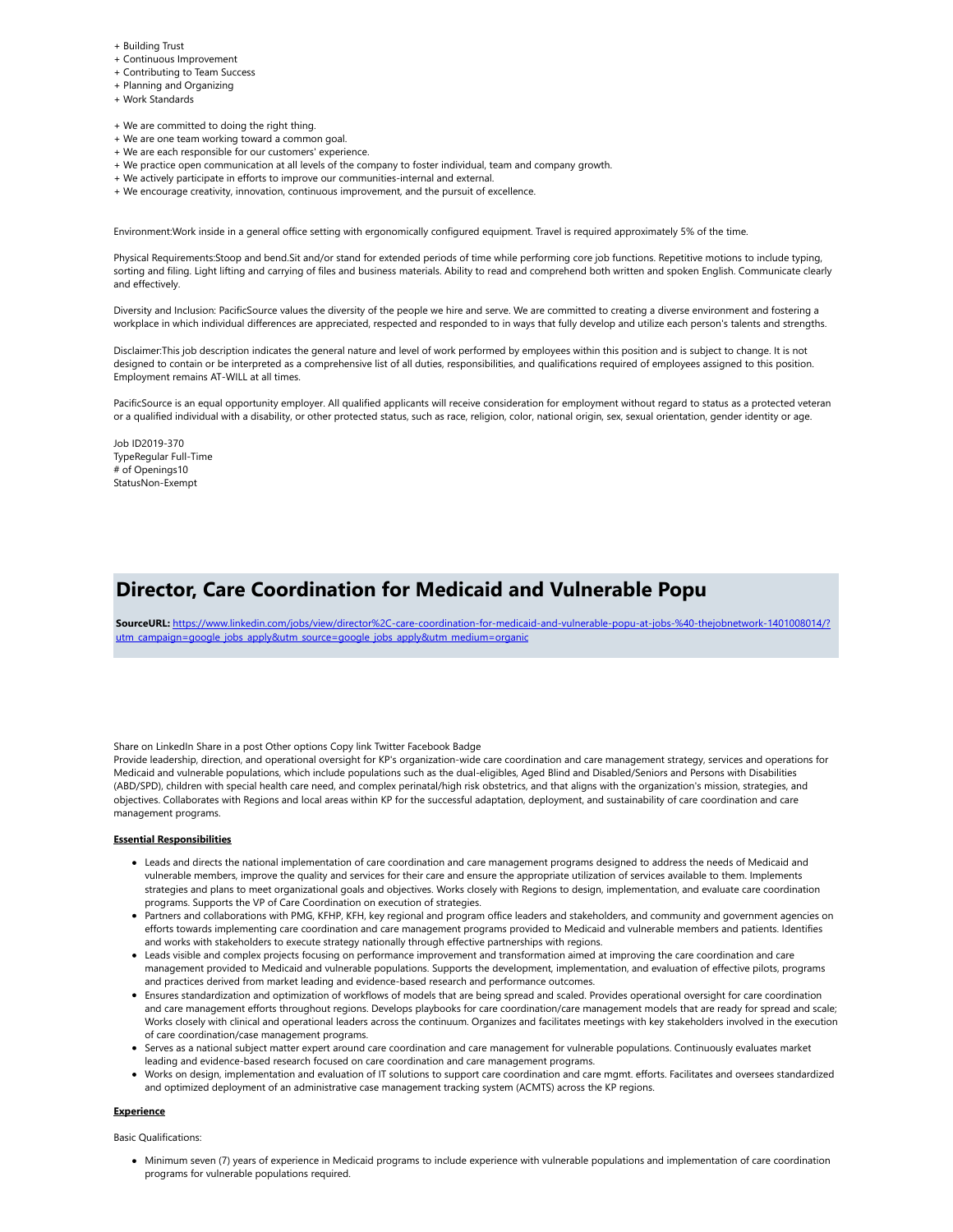#### Education

Master's degree in business administration, economics, healthcare administration, public health, health policy and management, or related field required.

License, Certification, Registration

 $\bullet$  N/A

# Additional Requirements

- Demonstrated ability to determine the key business issues and develop appropriate action plans from multi-disciplinary perspectives.
- Proven leadership skills in project management and consulting, especially on highly visible, politically sensitive issues.
- Excellent skills in complex analytic problem solving, project management, change management, and group process.
- Must exhibit efficiency, collaboration, candor, openness, and results orientation.
- Demonstrated ability to lead professionals and manage others through influence and collaboration.
- Proficient in team building, conflict resolution, group interaction, project management, and cost effective and budget management.
- Understanding of and experience in business process improvement and the tools and data requirements for supporting an effective business process improvement practice.
- Demonstrated ability to conduct and interpret quantitative/qualitative analysis.
- Proven leadership skills in project management and consulting.
- Excellent skills in complex analytic problem solving, project management, change management, and group process.
- Must exhibit efficiency, collaboration, candor, openness, and results orientation.
- Proven ability to effectively manage in ambiguous situations with minimal direction.
- Must demonstrate an understanding of health policy trends and any applicable regulations related to the responsible technical area.
- Understanding of the operations of KP.
- Excellent verbal and written communications skills.
- Must be able to work in a Labor/Management Partnership environment.

#### Preferred Qualifications

Registered Nurse (RN) License in one of the following states: California, Colorado, Hawaii, Maryland, Oregon, or Washington.

Kaiser Permanente is an equal opportunity employer committed to a diverse and inclusive workforce. Applicants will receive consideration for employment without regard to race, color, religion, sex (including pregnancy), age, sexual orientation, national origin, marital status, parental status, ancestry, disability, gender identity, veteran status, genetic information, other distinguishing characteristics of diversity and inclusion, or any other protected status.

External hires must pass a background check/drug screen. Qualified applicants with arrest and/or conviction records will be considered for employment in a manner consistent with federal and state laws, as well as applicable local ordinances, including but not limited to the San Francisco and Los Angeles Fair Chance Ordinances.

#### COMPANY: KAISER

TITLE: Director, Care Coordination for Medicaid and Vulnerable Populations

#### LOCATION: Oakland, California

### REQNUMBER: 804569

External hires must pass a background check/drug screen. Qualified applicants with arrest and/or conviction records will be considered for employment in a manner consistent with Federal, state and local laws, including but not limited to the San Francisco Fair Chance Ordinance. All qualified applicants will receive consideration for employment without regard to race, color, religion, sex, national origin, sexual orientation, gender identity, protected veteran, or disability status. PandoLogic. Keywords: Clinical Services Director, Location: Oakland, CA - 94606

# RVP I & President Medicaid Health Plan - PS24330

SourceURL: [https://www.linkedin.com/jobs/view/rvp-i-%26-president-medicaid-health-plan-ps24330-at-jobs-%40-thejobnetwork-1401040191/?](https://www.linkedin.com/jobs/view/rvp-i-%26-president-medicaid-health-plan-ps24330-at-jobs-%40-thejobnetwork-1401040191/%3Futm_campaign%3Dgoogle_jobs_apply%26utm_source%3Dgoogle_jobs_apply%26utm_medium%3Dorganic) utm\_campaign=google\_jobs\_apply&utm\_source=google\_jobs\_apply&utm\_medium=organic

# Location: Buffalo, New York, United States

New

# Requisition #: PS24330

Your Talent. Our Vision. At Anthem, Inc., its a powerful combination, and the foundation upon which were creating greater access to care for our members, greater value for our customers, and greater health for our communities. Join us and together we will drive the future of health care.

This is an exceptional opportunity to do innovative work that means more to you and those we serve atone of America's leading health benefits companies and a Fortune Top 50 Company.

# This position must be onsite in the Buffalo, NY Office

# Primary Duties May Include, But Are Not Limited To

Responsible for assisting the Market President in the fiscal, operational management, legislative and regulatory objectives of an assigned Health Plan, generally a Health Plan with lower complexity in product, geography, government relations and other operating factors.

Manages the Profit & Loss of the assigned Health Plan.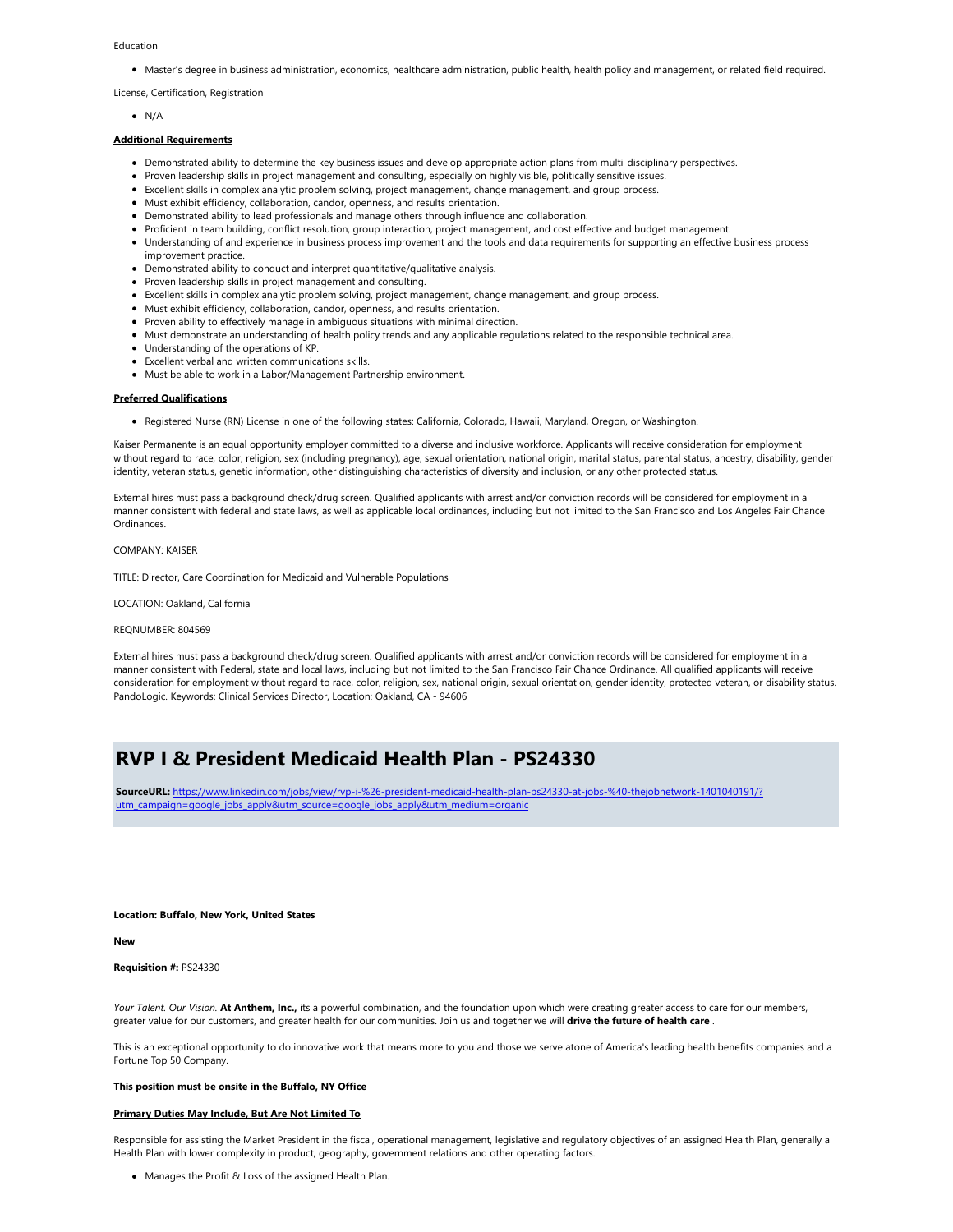- Establishes strategies that create or sustain a competitive advantage.
- Aligns strategy to achieve business goals and build a culture of accountability with people who are results driven, innovative and committed to excellence.
- Oversight of the operating gain, growth, cost of care commitments, revenue and quality accreditation goals.
- Collaborates with shared services support to reach Health Plan objectives.
- Ensures contract compliance, as well as oversight of risk management programs.
- Manages customer and regulatory relationships, including state regulatory and legislative processes.
- Hires, trains, coaches, counsels, and evaluates performance of direct reports.

Requires a BA/BS in Business, Healthcare Administration or related field; 12 years relevant experience, including 8 years experience in government sponsored health insurance programs; leadership experience; or any combination of education and experience, which would provide an equivalent background.

- Masters degree preferred.
- Travel may be required.

Anthem, Inc. is ranked as one of Americas Most Admired Companies among health insurers by Fortune magazine and is a 2018 DiversityInc magazine Top 50 Company for Diversity. To learn more about our company and apply, please visit us at antheminc.com/careers. An Equal Opportunity Employer/Disability/Veteran

PandoLogic. , Location: Montebello, CA - 90640

# Medicaid Specialist I

SourceURL: https://www.governmentjobs.com/jobs/2521131-0/medicaid-specialist-i? [utm\\_campaign=google\\_jobs\\_apply&utm\\_source=google\\_jobs\\_apply&utm\\_medium=organic](https://www.governmentjobs.com/jobs/2521131-0/medicaid-specialist-i%3Futm_campaign%3Dgoogle_jobs_apply%26utm_source%3Dgoogle_jobs_apply%26utm_medium%3Dorganic)

## Characteristics of Work

This is investigative work involving the interpretation of policy to determine Medicaid eligibility for families and children and aged, blind, and disabled individuals. The incumbent makes the initial and continuing determinations of eligibility for Medicaid recipients who live in private and institutional settings. Limited supervision is received from administrative supervisors who oversee a regional office or Central Enrollment Office.

# Examples of Work

### Examples of work performed in this classification include, but are not limited to, the following:

Assumes responsibility for a Medicaid eligibility determination caseload for a designated territory within a region.

Investigates and verifies accuracy of information provided by recipients under the Medicaid programs to determine compliance with State and Federal laws, rules, and regulations.

Determines an applicant's eligibility for institutional care based on State and Federal guidelines and verifies the accuracy of information listed on the applicants' applications.

Maintains effective public relations with medical facilities and federal, state, county, and city agencies within assigned territory.

Verifies accuracy of information listed on applicants' applications including income, bank accounts, and any other assets.

Makes determination of an applicant's eligibility based upon established criteria.

Visits contact centers and medical facilities; assists other regional offices on an as-needed basis.

Performs related or similar duties as required or assigned.

# Minimum Qualifications

These minimum qualifications have been agreed upon by Subject Matter Experts (SMEs) in this job class and are based upon a job analysis and the essential functions. However, if a candidate believes he/she is qualified for the job although he/she does not have the minimum qualifications set forth below, he/she may request special consideration through substitution of related education and experience, demonstrating the ability to perform the essential functions of the position. Any request to substitute related education or experience for minimum qualifications must be addressed to the Mississippi State Personnel Board in writing, identifying the related education and experience which demonstrates the candidate's ability to perform all essential functions of the position.

# EXPERIENCE/EDUCATIONAL REQUIREMENTS:

#### Education:

A Bachelor's Degree from an accredited four-year college or university.

#### OR

### Education:

An Associate's Degree or completion of sixty (60) semester hours from an accredited college or university;

### AND

### Experience:

Two (2) years of experience related to the described duties.

# Substitution Statement:

Above an Associate's Degree or completion of sixty semester hours from an accredited college or university, related education and related experience may be substituted on an equal basis.

## Essential Functions

Additional essential functions may be identified and included by the hiring agency. The essential functions include, but are not limited to, the following:

1. Maintains caseload for Medicaid eligibility.